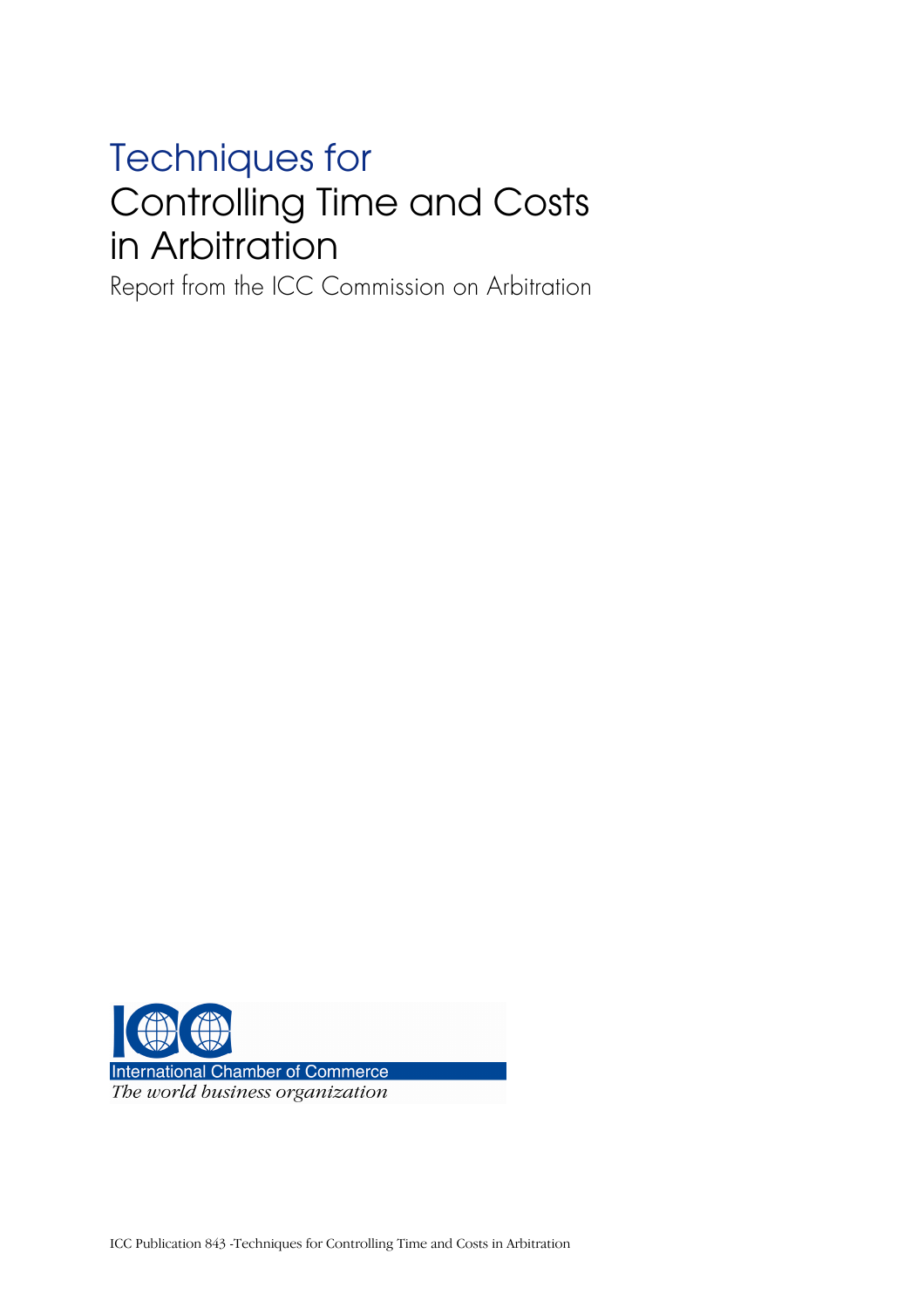# **Contents**

## PREFACE

Para.

## **INTRODUCTION**

## ARBITRATION AGREEMENT

| Selection and appointment of arbitrators 3, 4, 5 |
|--------------------------------------------------|
|                                                  |
|                                                  |
|                                                  |

### INITIATION OF PROCEEDINGS

#### Selection of counsel

### Selection of arbitrators

| Selecting arbitrators with strong case-management |  |
|---------------------------------------------------|--|
|                                                   |  |

#### Request for Arbitration and Answer

|--|--|

### PRELIMINARY PROCEDURAL ISSUES

#### Language of the arbitration

| Determination of language by the arbitral tribunal 18 |
|-------------------------------------------------------|
| Proceedings involving two or more languages 19        |

## Relationship among the Terms of Reference, the provisional timetable

and the early case-management **conference** 20, 21, 22, 23

## Terms of Reference

| Summaries of claims and relief sought 24              |  |
|-------------------------------------------------------|--|
| Use of discretion in apportionment of costs 25        |  |
| Empowering chairman on procedural issues 26           |  |
| Administrative secretary to the arbitral tribunal: 27 |  |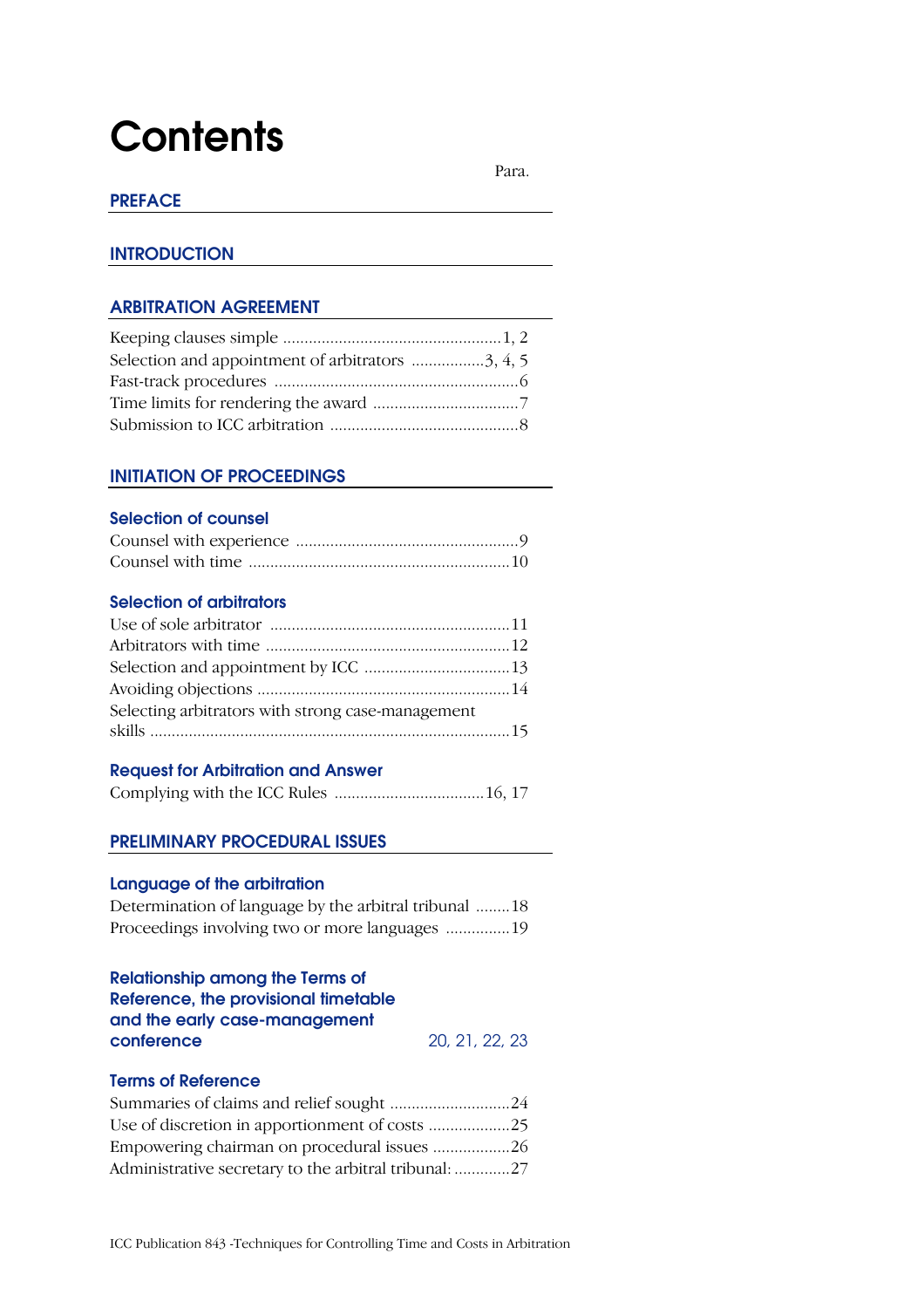### Early case-management conference

| Timing of case-management conference: 31 |  |
|------------------------------------------|--|
|                                          |  |
|                                          |  |

## Timetable for the proceedings

| Compliance with the provisional timetable 35 |  |
|----------------------------------------------|--|
|                                              |  |
|                                              |  |
|                                              |  |
|                                              |  |
|                                              |  |
|                                              |  |
|                                              |  |

### **Settlement**

| Arbitral tribunal's role in promoting settlement 43 |  |
|-----------------------------------------------------|--|
|-----------------------------------------------------|--|

## SUBSEQUENT PROCEDURE FOR THE ARBITRATION

#### Introduction 44

| <b>Written submissions</b>                               | 45 |
|----------------------------------------------------------|----|
| Setting out the case in full early in the proceedings 46 |    |
|                                                          |    |
|                                                          |    |
|                                                          |    |
|                                                          |    |
|                                                          |    |

### Documentary evidence

| Producing documents on which the parties rely 53      |  |
|-------------------------------------------------------|--|
| Establishing procedure for requests for production 54 |  |
| Managing requests for production efficiently 55       |  |
|                                                       |  |
| Selection of documents to be provided to the          |  |
|                                                       |  |
|                                                       |  |
|                                                       |  |
|                                                       |  |

## **Correspondence**

| Sending correspondence to the arbitral tribunal 62 |  |
|----------------------------------------------------|--|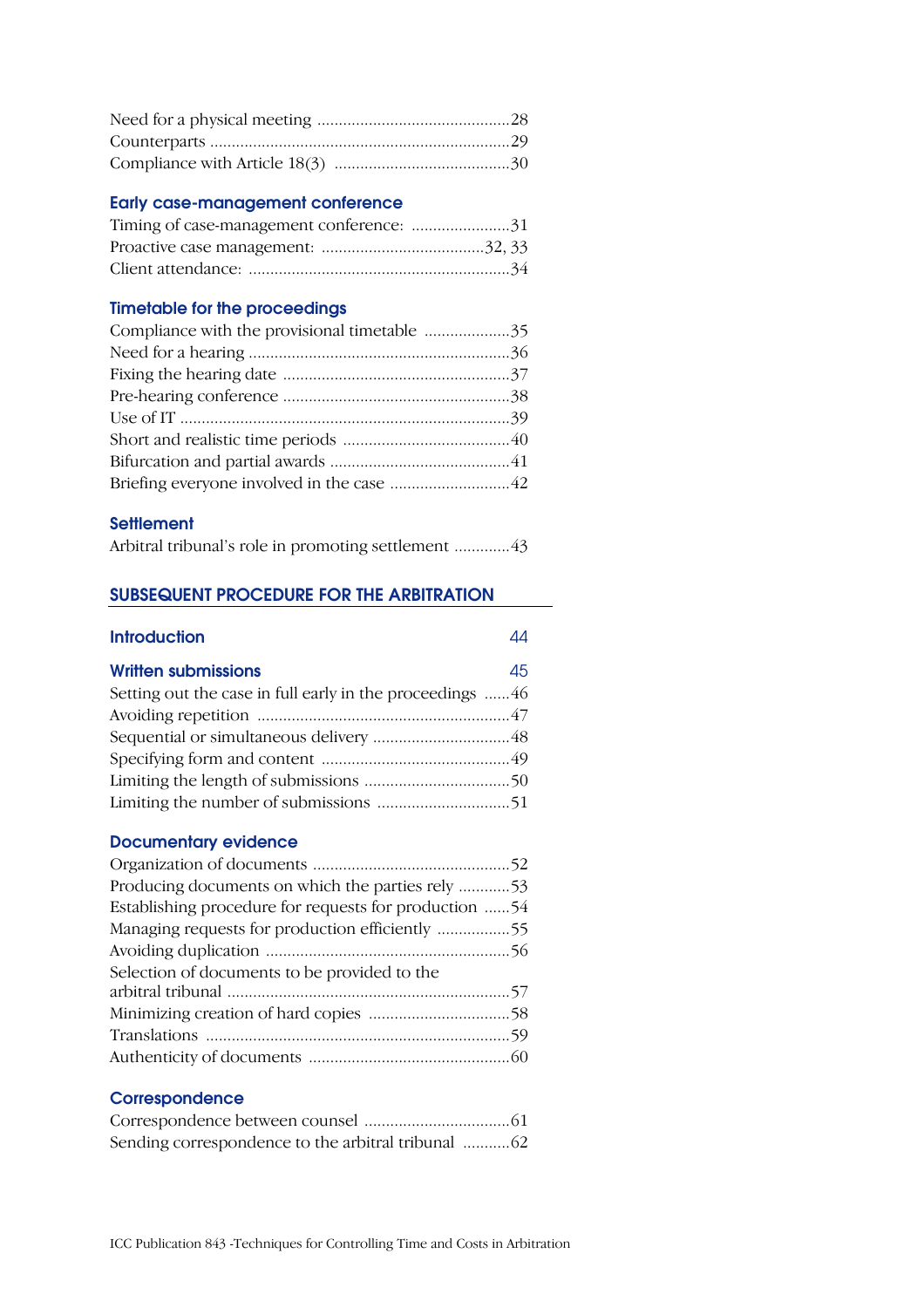## Witness statements

| Minimizing the number of rounds of witness |
|--------------------------------------------|
|                                            |

## Expert evidence

| Presumption that expert evidence not required 65 |  |
|--------------------------------------------------|--|
|                                                  |  |
| Clarity regarding the subject matter and scope   |  |
|                                                  |  |
|                                                  |  |
|                                                  |  |
|                                                  |  |
|                                                  |  |

## **Hearings**

| Minimizing the length and number of hearings 72 |  |
|-------------------------------------------------|--|
|                                                 |  |
|                                                 |  |
|                                                 |  |
|                                                 |  |
|                                                 |  |
|                                                 |  |
|                                                 |  |
|                                                 |  |
| Use of written statements as direct evidence 81 |  |
|                                                 |  |
|                                                 |  |
|                                                 |  |

## **Costs**

| Using allocation of costs to encourage efficient |  |
|--------------------------------------------------|--|
|                                                  |  |

|--|--|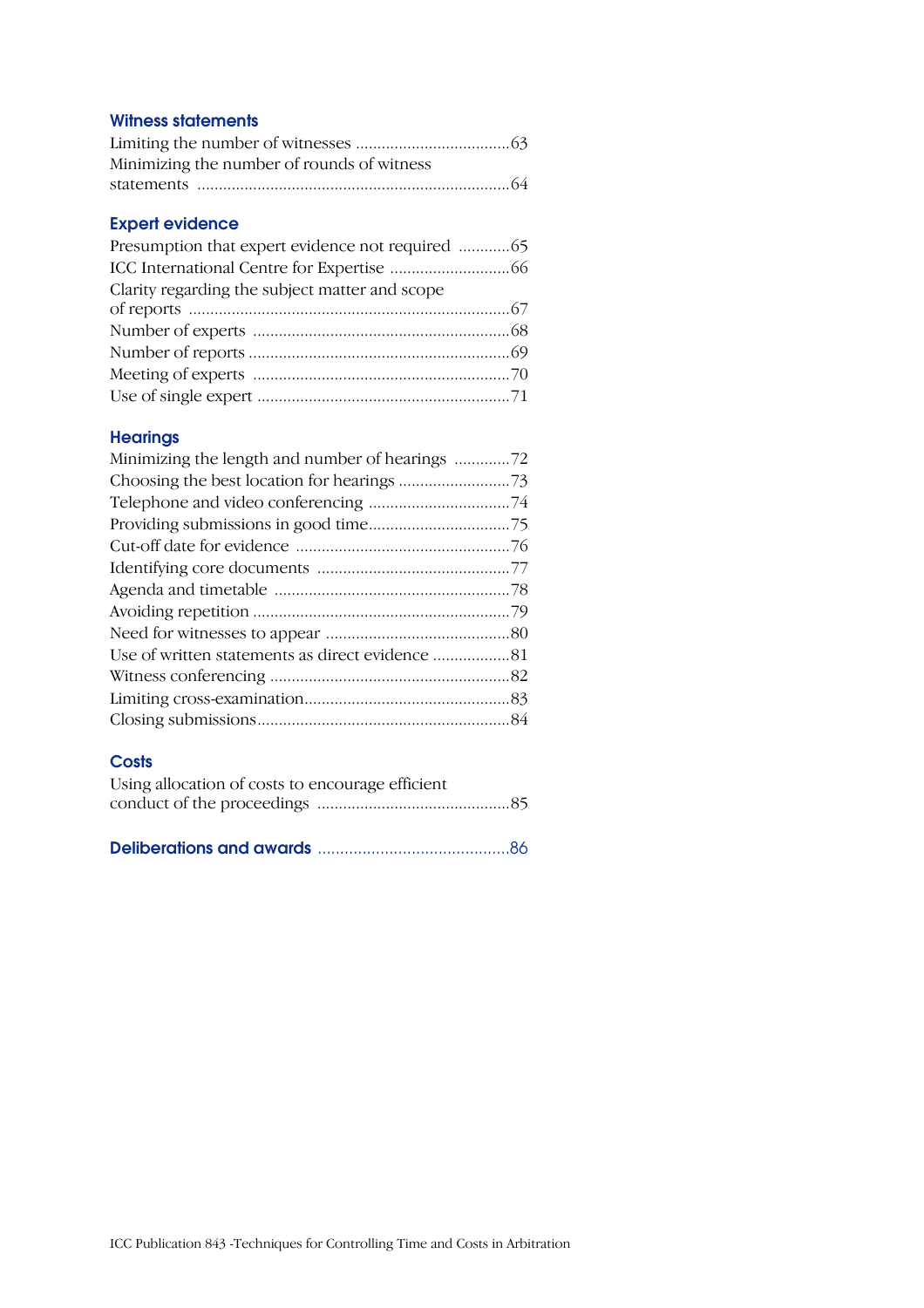## **Preface**

One of the salient characteristics of arbitration as a dispute resolution mechanism is that the rules of arbitration themselves present a framework for arbitral proceedings but rarely set out detailed procedures for the conduct of the arbitration. For example, rules of arbitration do not generally specify whether there should be one, two or more exchanges of briefs. They do not contain any detailed provisions concerning document production. They do not specify how hearings should be conducted and how witnesses, if any, should be heard.

This important characteristic entails that the specific procedures can be tailor-made as appropriate for each dispute and adapted to the legal cultures of the parties and the arbitrators. In order to establish the appropriate procedures for a given arbitration, it is useful and efficient for the parties and the tribunal to make conscious decisions as early as possible on the procedures best suited to the dispute at hand. In making those decisions, it is possible to shape the arbitral proceedings so that the duration and cost of the arbitration are commensurate with what is at stake in the case and appropriate in light of the claims and issues presented.

With the above in mind, the Task Force on Reducing Time and Costs in Arbitration, set up by the ICC Commission on Arbitration and excellently co-chaired by Yves Derains and Christopher Newmark, has prepared the following document setting out a large number of techniques which can be used for organizing the arbitral proceedings and controlling their duration and cost. This document can provide valuable assistance to the parties and the tribunal in developing appropriate procedures for their arbitration. It is intended to encourage them to create a new dynamic at the outset of an arbitration, whereby the parties can review the suggested techniques and agree upon appropriate procedures and, if they fail to agree, the tribunal can decide upon such procedures. For example, an arbitral tribunal can send this document to the parties at the start of the proceedings, indicating that early in the proceedings they might seek to agree upon appropriate procedures in consultation with the tribunal. In that process, all may agree upon the use of certain techniques. If one party wishes to use a particular technique and the other party does not, the tribunal, after obtaining the views of each party on the matter, can decide whether or not to adopt that procedure. The use of this approach, coupled with the proactive involvement of the tribunal in the management of the proceedings, can result in meaningful savings of time and cost in the arbitration.

The techniques suggested in the document are not intended to be exhaustive. On the contrary, they are open-ended, and the parties and the tribunal are encouraged to think of this document as a basis from which to develop the procedures to be used. Indeed, it is the intention of the ICC Commission on Arbitration to revise and republish this document in the future, taking into account further suggestions which will emerge from the use of the document. As a corollary, it should be clear that parties and arbitrators are in no way obligated to follow any of the techniques. Moreover, the document is a product of the ICC Commission on Arbitration and not of the ICC International Court of Arbitration and thus it is not part of or interpretative of the ICC Rules of Arbitration or in any way binding upon the Court. Rather, it is a practical tool designed to stimulate the conscious choice of arbitral procedures with a view to organizing an arbitration which is efficient and appropriately tailor-made. Finally, while this document was conceived with the ICC Rules of Arbitration in mind, the vast majority of the techniques as well as the dynamics generated by the document can be used in all arbitrations.

It is the sincere hope of the Task Force that this document will be used and be of use in the crafting of efficient arbitration procedures in which time and cost will be proportionate to the needs of the dispute.

#### Peter M. Wolrich

Chairman, ICC Commission on Arbitration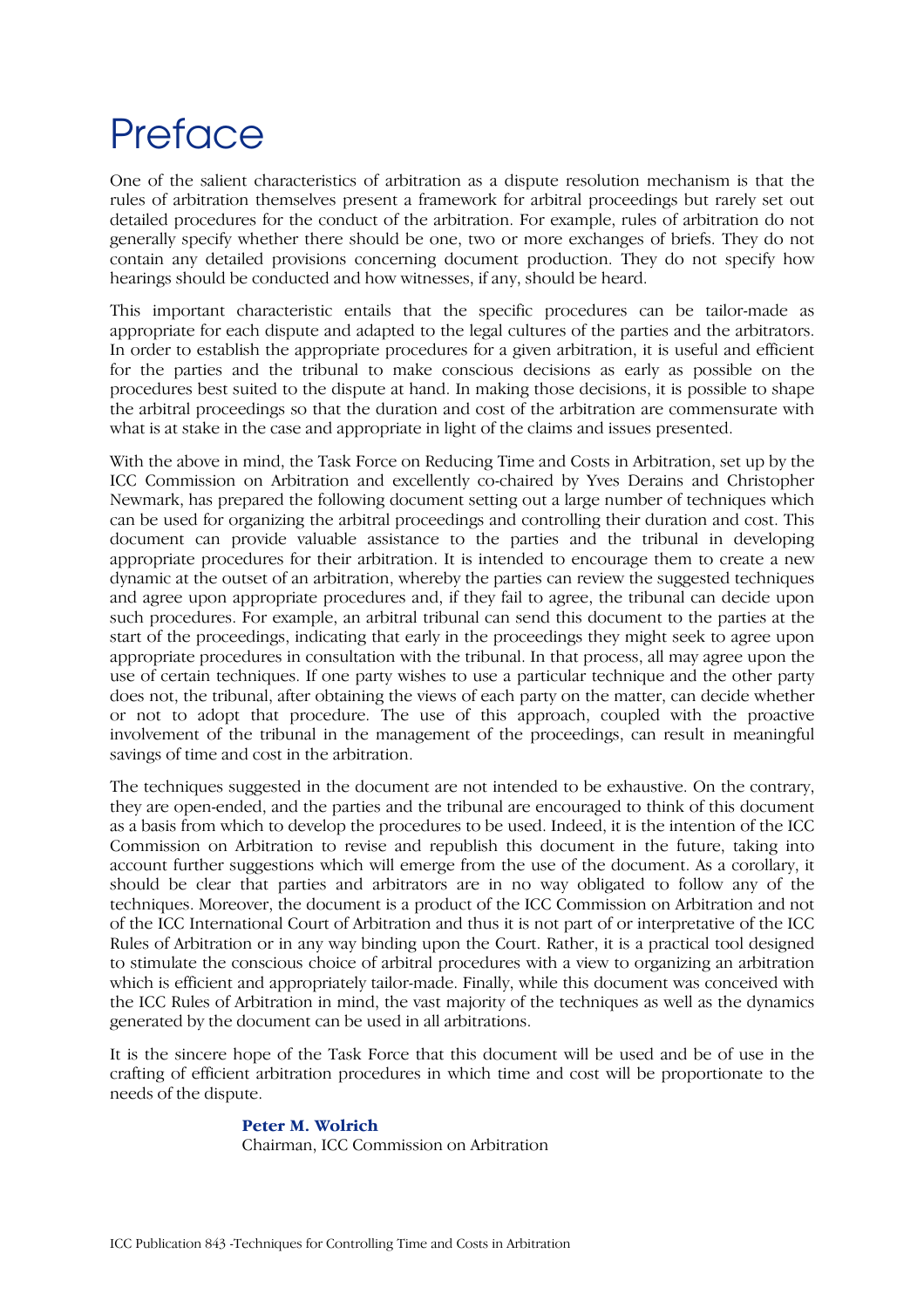## **INTRODUCTION**

Statistics provided by the ICC International Court of Arbitration based on ICC cases that went to a final award in 2003 and 2004 show that the costs incurred by the parties in presenting their cases constituted the largest part of the total cost of ICC arbitration proceedings. On average, the costs in these ICC arbitration cases were spread as follows:

| Costs borne by the parties to present their cases: | 82%                                                                                                                                                                                          |
|----------------------------------------------------|----------------------------------------------------------------------------------------------------------------------------------------------------------------------------------------------|
| set forth below)                                   | (including, as the case may be, lawyers' fees and expenses, expenses related to witness and<br>expert evidence, and other costs incurred by the parties for the arbitration other than those |
| Arbitrators' fees and expenses:                    | 16%                                                                                                                                                                                          |
| Administrative expenses of ICC:                    | 2%                                                                                                                                                                                           |

It follows that if the overall cost of the arbitral proceedings is to be minimized, special emphasis needs to be placed on steps aimed at reducing the costs connected with the parties' presentation of their cases. Such costs are often caused by unnecessarily long and complicated proceedings with unfocused requests for disclosure of documents and unnecessary witness and expert evidence. Costs can also be unnecessarily increased when counsel from different legal backgrounds use procedures familiar to them in a manner that leads to needless duplication.

The increasing and, on occasion, unnecessary complication of the proceedings seems to be the main explanation for the long duration and high cost of many international arbitrations. The longer the proceedings, the more expensive they will be.

These Techniques for Controlling Time and Costs in Arbitration are designed to assist arbitral tribunals, parties and their counsel in this regard.

Pursuant to Article 15 of the ICC Rules of Arbitration, the procedure in an ICC arbitration is governed firstly by the ICC Rules and, where they are silent, by any rules which the parties or, failing them, the arbitral tribunal may settle on. Many other arbitration rules provide for similar solutions. As a result, arbitrations may be conducted using different procedural traditions, depending on the origins of the parties, their counsel and the arbitrators.

These Techniques provide guidance to the parties and their counsel on certain procedures that they may be able to agree upon for the efficient management of their proceedings. The solutions proposed herein are not the only ones available and it is not suggested that they are appropriate to all kinds of arbitrations.

This document can be provided to the parties by the arbitral tribunal as soon as it has received the file, so that they can discuss and seek to reach agreement on procedures suitable for their case. If the parties cannot reach agreement, the Techniques may also assist the arbitral tribunal in adopting procedures that it considers appropriate, taking into account its obligation, under Article 20(1) of the ICC Rules, to establish the facts of the case within as short a time as possible, whilst ensuring that each party has a reasonable opportunity to present its case.

The Techniques are in no way prescriptive, nor should they be regarded as a code of best practice. Rather, they provide ideas that may assist in arriving at procedures that are efficient and will reduce both cost and time. Certain procedures will be appropriate for one arbitration, but inappropriate for another. There may be other procedures not mentioned here that are well suited to a particular case. In all instances, it is for the parties and the arbitral tribunal to select the procedures that are best suited for the case. The table of contents to this document can serve as a checklist of points to consider.

The Techniques embody two underlying principles. First, wherever possible, the parties and the arbitral tribunal should make a conscious and deliberate choice early in the proceedings as to the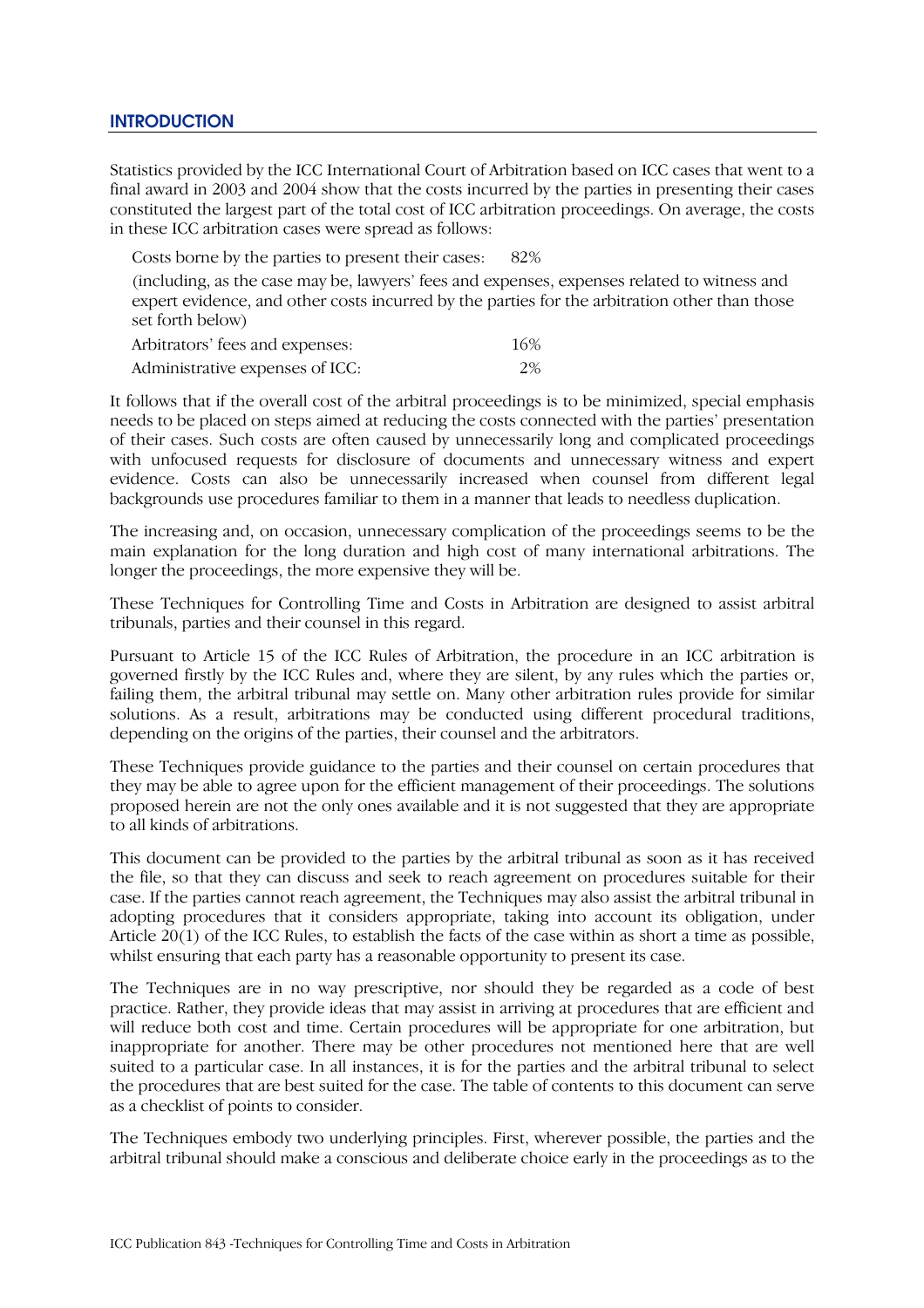specific procedures suitable for their case. Second, the arbitral tribunal should work proactively with the parties to manage the procedure from the outset of the case.

While the main focus of the Techniques is to provide guidance on the procedure during the arbitration, the first two sections give suggestions on the drafting of arbitration agreements and the initiation of arbitral proceedings.

#### ARBITRATION AGREEMENT

#### Keeping clauses simple

- 1 Simple, clearly drafted arbitration clauses will avoid uncertainty and disputes as to their meaning and effect. They will minimize the risk of time and costs being spent on disputes regarding, for example, the jurisdiction of the arbitral tribunal or the process of appointing arbitrators. In all cases, ensure that the arbitration clause conforms with any relevant applicable laws.
- 2 Use of the standard ICC arbitration clause, which can be found in the booklet containing the ICC Rules of Arbitration (ICC Publication 838), is recommended. Modifications to the standard clause can result in unintended and undesirable consequences. In addition to the standard clause, specify in separate sentences the place of the arbitration, the language of the arbitration and the rules of law governing the contract. Be cautious about adding further provisions to this clause relating to the procedure for the arbitration. However, multi-party and multi-contract transactions may require specific additional provisions.

#### Selection and appointment of arbitrators

- 3 High-value and complex contracts can give rise to small disputes for which a three-member tribunal may be too expensive. Although parties may desire the certainty of appointing either a one- or a three-person tribunal in their arbitration agreement, consideration should be given to staying with the standard ICC arbitration clause and providing for one or more arbitrators. This will enable ICC to appoint or the parties to agree on a sole arbitrator where the specific nature of any subsequent dispute does not warrant a three-person tribunal (See ICC Rules, Article 8(2)).
- 4 If the parties wish ICC to select and appoint all members of the arbitral tribunal (see paragraph 13 below), then the following wording can be used: 'All arbitrators shall be selected and appointed by the ICC International Court of Arbitration.'
- 5 Adding special requirements as to the expertise and qualifications of arbitrators to be appointed will reduce the pool of available arbitrators and may increase the time taken to select a tribunal.

#### Fast-track procedures

6 Consideration may be given to setting out fast-track procedures in the arbitration clause. Indeed Article 32(1) of the ICC Rules enables the parties to shorten time limits provided for in the Rules, while Article  $32(2)$  enables the Court to extend those shortened time limits when necessary. Fast-track procedures are designed to enable an arbitration to proceed quickly, given the specific nature of the contract and disputes that are likely to arise. However, experience shows that in practice it is difficult at the time of drafting the clause to predict with a reasonable degree of certainty the nature of disputes and the procedures that will be suitable for those disputes. Also, disagreements can arise later as to the interpretation or application of fast-track clauses. Careful thought should therefore be given before such provisions are included in an arbitration agreement. Once a dispute has arisen, the parties could at that time agree upon a fast-track procedure, if appropriate.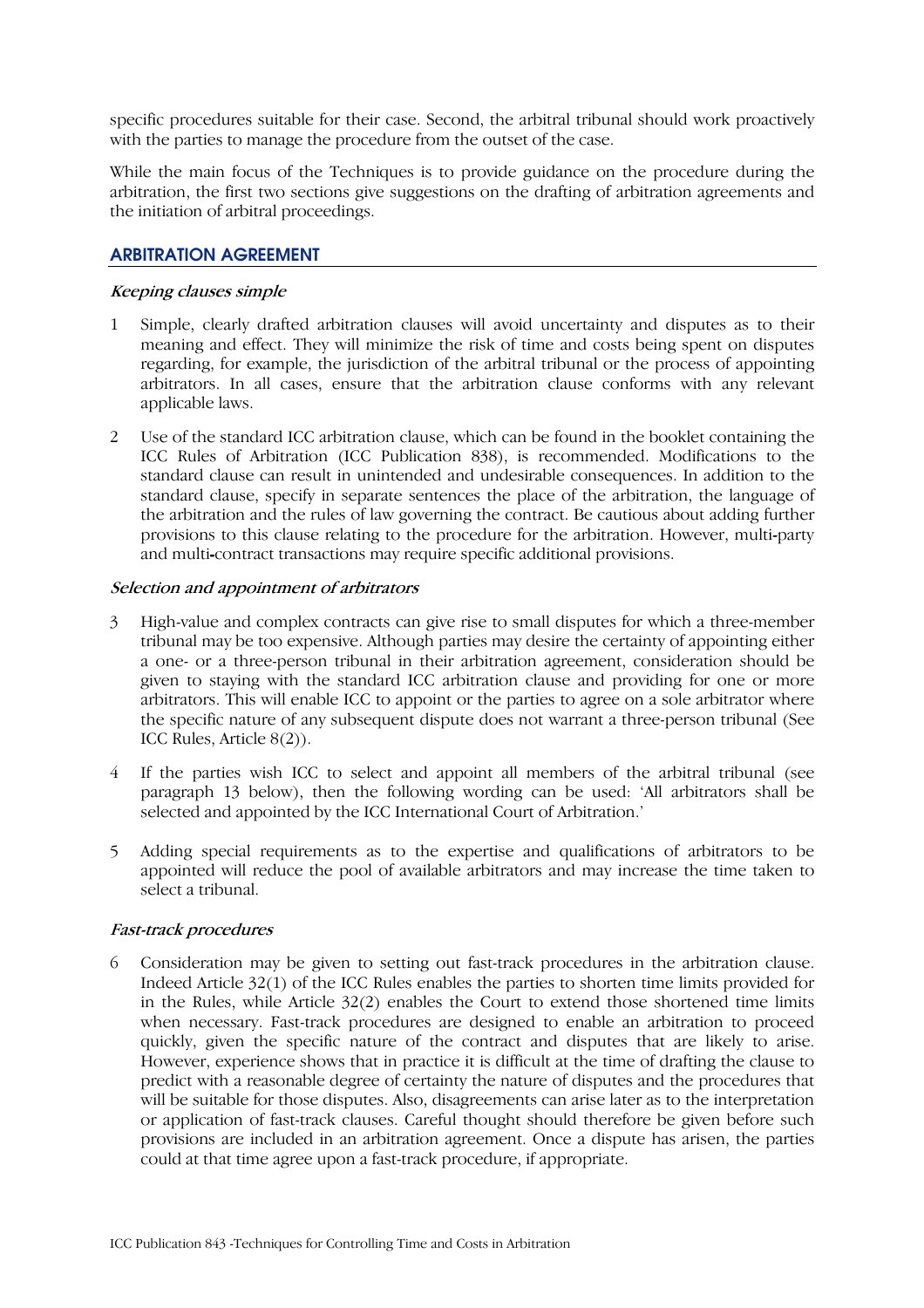#### Time limits for rendering the award

7 One commonly used provision that can give rise to significant difficulties is the requirement that an award be produced within a certain number of weeks or months from the commencement of the arbitration. Such specific time limits can create jurisdictional and enforcement problems if it turns out that the time limit specified is unrealistic or not clearly defined.

#### Submission to ICC arbitration

If the parties agree to submit a dispute to ICC arbitration after the dispute has arisen, they can consider specifying in some detail the procedure for the arbitration, taking into account the nature of the dispute in question. This procedure may include some of the suggestions set out below to reduce time and costs.

#### INITIATION OF PROCEEDINGS

### Selection of counsel

#### Counsel with experience

9 Consider appointing counsel with the skills necessary for handling the arbitration at hand. Such counsel are more likely to be able to work with the arbitral tribunal and the other party's counsel to devise an efficient procedure for the case.

#### Counsel with time

10 Ensure that the counsel you have selected has sufficient time to devote to the case.

#### Selection of arbitrators

#### Use of sole arbitrator

11 After a dispute has arisen, consider agreeing upon having a sole arbitrator, when appropriate. Generally speaking, a one-person tribunal will be able to act more quickly than a three-person tribunal, since discussions between tribunal members are not needed and diary clashes for hearings will be minimized. A one-person tribunal will obviously also be cheaper.

#### Arbitrators with time

12 Whether selecting a sole arbitrator or a three-person tribunal, it is advisable to make sufficient enquiries to ensure that the individuals selected have sufficient time to devote to the case in question. If there is particular need for speed, this must be made clear to ICC so that it can be taken into consideration when making any appointments.

#### Selection and appointment by ICC

13 Consider allowing ICC to select and appoint the arbitral tribunal, whether it be a sole arbitrator or a three-person tribunal. This will generally be the quickest way to constitute the arbitral tribunal, if there is no agreement between the parties on the identity of all arbitrators. It will also reduce the risk of challenges, facilitate the constitution of a tribunal with a variety of specialist skills and create a different dynamic within the arbitral tribunal. If the parties wish to have input into the selection of the tribunal by ICC at this stage, they can request that ICC disclose the names of possible arbitrators for selection by ICC in accordance with a procedure to be agreed upon by the parties in consultation with ICC.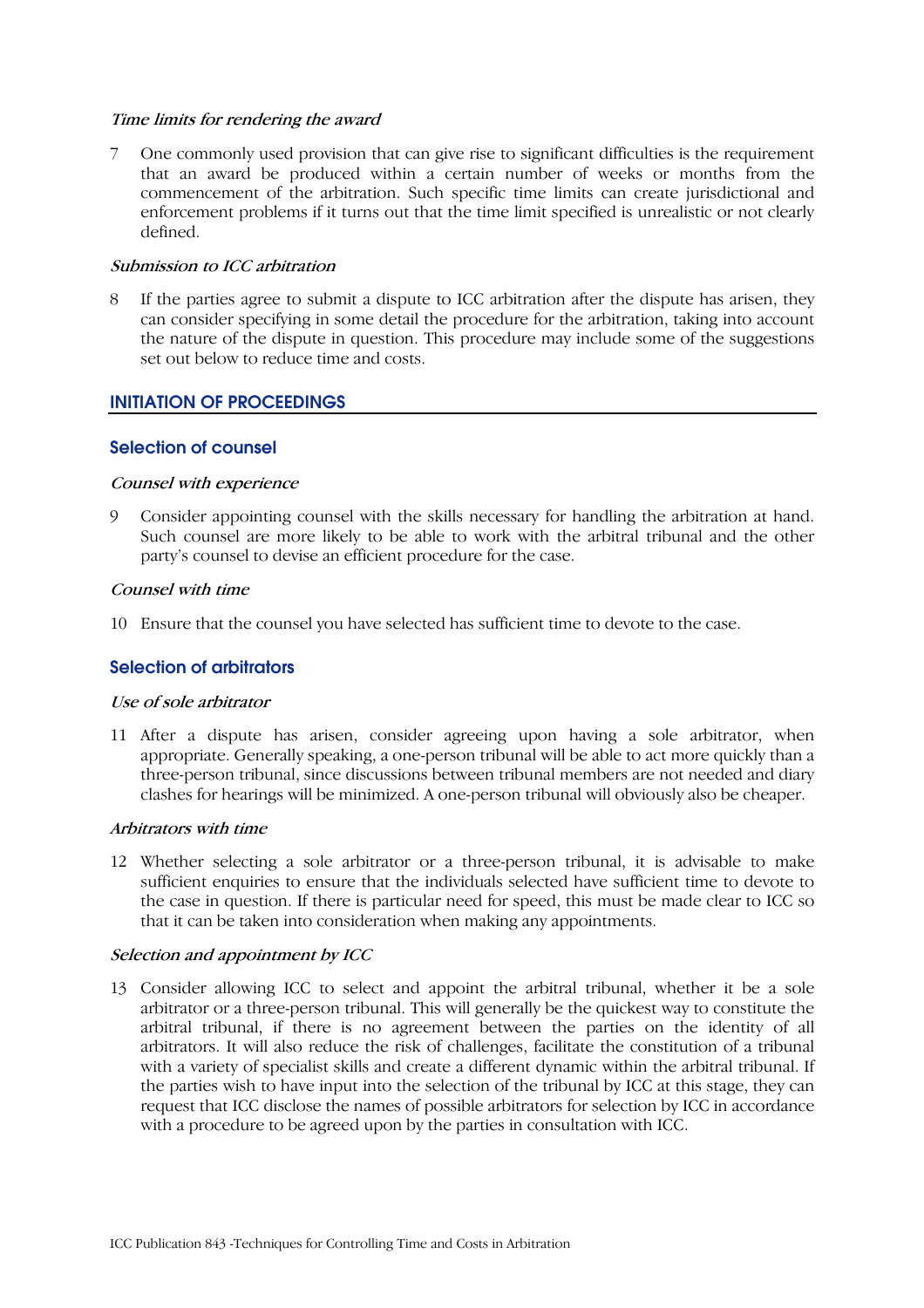#### Avoiding objections

14 Objections to the appointment of an arbitrator, whether or not warranted, will delay the constitution of the arbitral tribunal. When selecting an arbitrator, give careful thought as to whether or not the appointment of that arbitrator might give rise to an objection.

#### Selecting arbitrators with strong case-management skills

15 A tribunal that is proactive and skilled in case management will be able to assist in managing the arbitration so as to make it as cost- and time-effective as possible, given the issues in dispute and the nature of the parties. This may be of particular value where the parties wish to use a fast-track procedure. Careful consideration should therefore be given to selecting tribunal members, especially the sole arbitrator or chairman.

### Request for Arbitration and Answer

#### Complying with the ICC Rules

- 16 The Claimant should ensure that it includes all of the elements required by Article 4 of the ICC Rules in its Request for Arbitration. Failure to do so can result in the Secretariat needing to revert to the Claimant before the Request can be forwarded to the Respondent in accordance with Article 4(5). This causes delay. Similarly, when filing its Answer, the Respondent should include all elements required by Article 5 of the Rules.
- 17 The ICC Rules do not require a Request for Arbitration or an Answer to set out full particulars of either the claim or defence (or, where applicable, a counterclaim). Whether or not detailed particulars of the claim are given in the Request for Arbitration can have an impact on the efficient management of the arbitration. Where the Request does contain detailed particulars of the claim, and a similar approach is taken by the Respondent in the Answer, the parties and the arbitral tribunal will be in a position to hold a case-management conference to establish the procedure for the arbitration at a very early stage in the proceedings (see paragraphs 31–34 below).

#### PRELIMINARY PROCEDURAL ISSUES

#### Language of the arbitration

#### Determination of language by the arbitral tribunal

18 If the parties have not agreed on the language of the arbitration, the arbitral tribunal should consider determining the language of the arbitration by means of a procedural order, pursuant to Article 16 of the ICC Rules, prior to establishing the Terms of Reference and after ascertaining the position of the parties.

#### Proceedings involving two or more languages

19 In general, the use of more than one language should be considered only when doing so would reduce rather than increase time and cost. If the parties have agreed or the arbitral tribunal has decided that the arbitration will be conducted in two or more languages, the parties and the arbitral tribunal should consider agreeing upon practical means to avoid duplication. In cases where the members of the arbitral tribunal are fluent in all applicable languages, it may not be necessary for documents to be translated. Consideration should also be given to avoiding having the Terms of Reference, procedural orders and awards in more than one language. If it is not possible to avoid preparing one or more of those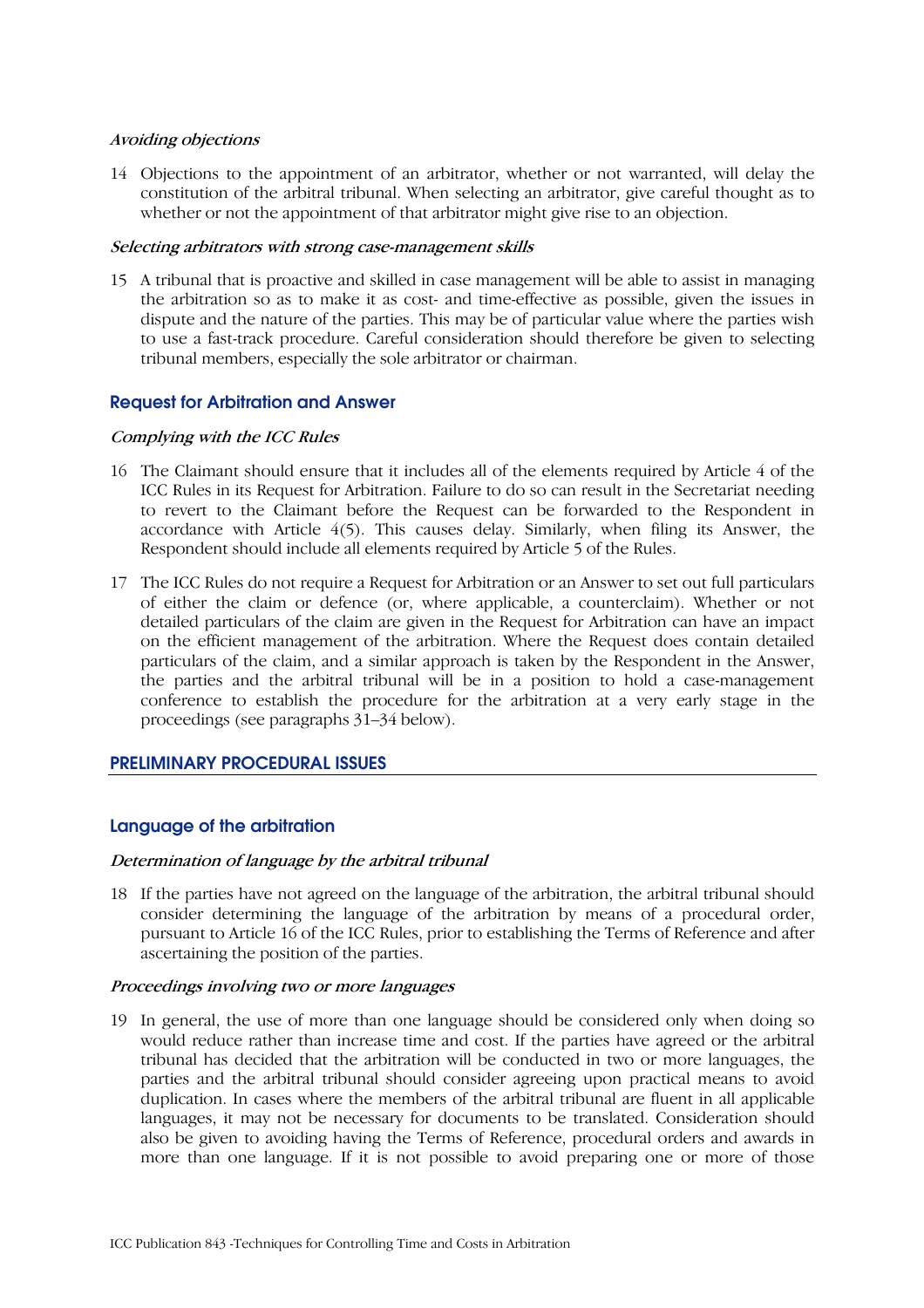documents in more than one language, the parties would be well advised to agree that only one version shall be binding.

## Relationship among the Terms of Reference, the provisional timetable and the early case-management conference

- 20 Pursuant to Article 18 of the ICC Rules, the Terms of Reference must be drawn up as soon as the arbitral tribunal has received the file from the Secretariat (see paragraphs 24–30 below). Article 18(4) also requires the arbitral tribunal to establish a provisional timetable for the conduct of the arbitration either when drawing up the Terms of Reference, or as soon as possible thereafter.
- 21 While an early case-management conference (sometimes called a 'procedural conference') is not required under the ICC Rules, such conferences are commonly used in ICC arbitrations. Such a conference can play an important role in enabling the parties and the arbitral tribunal to discuss and agree on a procedure that is tailored to the specific case and enables the dispute to be resolved as efficiently as possible (see paragraphs 31–34 below).
- 22 Where the parties have set out their cases in sufficient detail in the Request for Arbitration and the Answer, it may be possible to hold a case-management conference during the meeting at which the Terms of Reference are finalized and immediately following their signature. In such circumstances, it may be possible for the provisional timetable required by Article 18(4) to include detailed provisions on procedure for the entire arbitration.
- 23 Where the case has not been set out in such detail at the time the Terms of Reference are finalized, it may be necessary to defer the case-management conference until after the parties have set out their cases in sufficient detail. In such circumstances, the provisional timetable required by Article 18(4) will need to describe the steps that the parties are to take in order promptly to set out their cases in sufficient detail prior to the case-management conference. At the case-management conference, a revised provisional timetable can be established and communicated to the parties and the International Court of Arbitration in accordance with Article 18(4).

## Terms of Reference

#### Summaries of claims and relief sought

24 The arbitral tribunal should consider whether it is appropriate for it to draft the summary of claims and/or the relief sought or whether it would assist if each party provided a draft summary for inclusion in the Terms of Reference in accordance with Article 18(1)(c) of the ICC Rules. In the latter case, the arbitral tribunal should consider requesting that the parties limit their summaries to an appropriate fixed number of pages. Further guidance on preparing Terms of Reference can be found in the article of Serge Lazareff ('Terms of Reference', *ICC International Court of Arbitration Bulletin* Vol. 17/No. 1—2006, pp. 21–32).

## Use of discretion in apportionment of costs

25 The arbitral tribunal should consider promptly informing the parties that any unreasonable failure to comply with procedures agreed or ordered in the arbitration or any other unreasonable conduct will be taken into account by the arbitral tribunal in determining who shall bear what portion of the costs of the arbitration, pursuant to Article 31 of the ICC Rules (see further at paragraph 85 below under the heading 'Costs').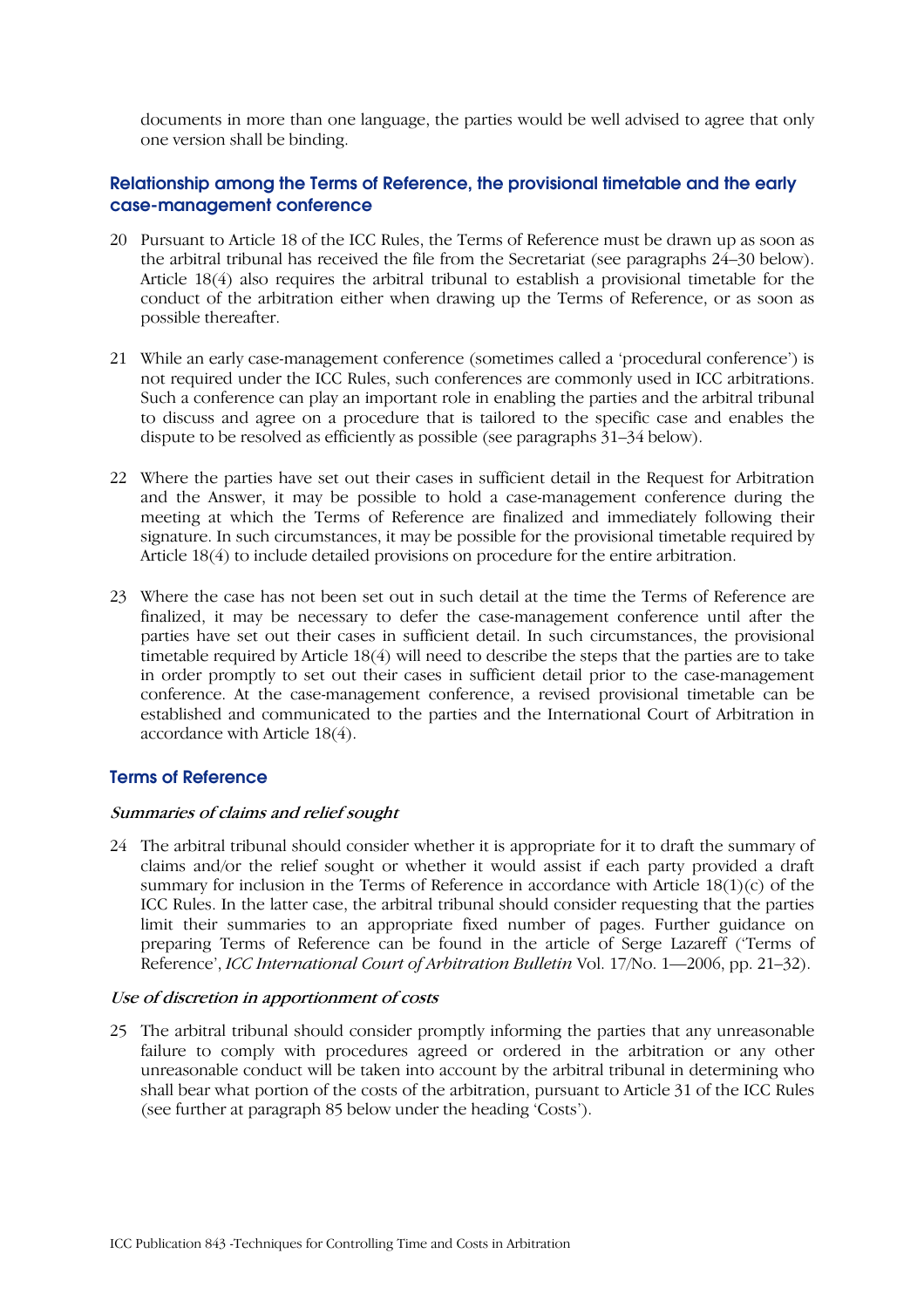#### Empowering chairman on procedural issues

26 Where there is a three person tribunal, it may not be necessary for all procedural issues to be decided upon by all three arbitrators. The parties should consider empowering the chairman to decide on certain procedural issues alone. In all events, consider authorizing the chairman to sign procedural orders alone.

#### Administrative secretary to the arbitral tribunal

27 Consider whether or not an administrative secretary to the arbitral tribunal would assist in reducing time and cost. If it is decided to use such a secretary, the parties and the arbitral tribunal should take into account the Note of the Secretariat of the ICC International Court of Arbitration on the Appointment of Administrative Secretaries by arbitral tribunals (published in the ICC International Court of Arbitration Bulletin, Vol. 6/No. 2—November 1995, pp. 77–78) which deals with the duties of the secretary, the secretary's independence, the tribunal's responsibility for the secretary's work, and the basis for payment of the secretary.

### Need for a physical meeting

28 Consider whether it is appropriate to agree upon and sign the Terms of Reference without a physical meeting, e.g. by way of a telephone or video conference, as appropriate. In making that decision, the advantages of having a physical meeting at the start of the proceedings should be weighed against the time and cost involved.

### Counterparts

29 If there is no physical meeting for signing the Terms of Reference, the arbitral tribunal should consider having the Terms of Reference signed in counterparts.

#### Compliance with Article 18(3)

30 If a party refuses to take part in drawing up the Terms of Reference or refuses to sign them, the arbitral tribunal should make certain that the Terms of Reference to be submitted to the International Court of Arbitration for approval pursuant to Article 18(3) of the ICC Rules do not contain any provisions that would require the parties' agreement or any decisions by the arbitral tribunal.

## Early case-management conference

#### Timing of case-management conference

31 Consider holding a case-management conference (sometimes called a 'procedural conference') as soon as the parties have set out their respective cases in sufficient detail for the arbitral tribunal and the parties to identify the issues in the case and the procedural steps that will be necessary to resolve the case. If the Request for Arbitration and the Answer do not set out the substance of the case in such detail, consideration should be given to holding the case-management conference as soon as this has been done (see paragraph 23 above).

#### Proactive case management

32 At the case-management conference, directions concerning the procedure for the arbitration will be agreed upon or ordered. The more information the arbitral tribunal has about the issues in the case prior to such conference, the better able it will be to assist the parties to devise a procedure that will deal with the dispute as efficiently as possible.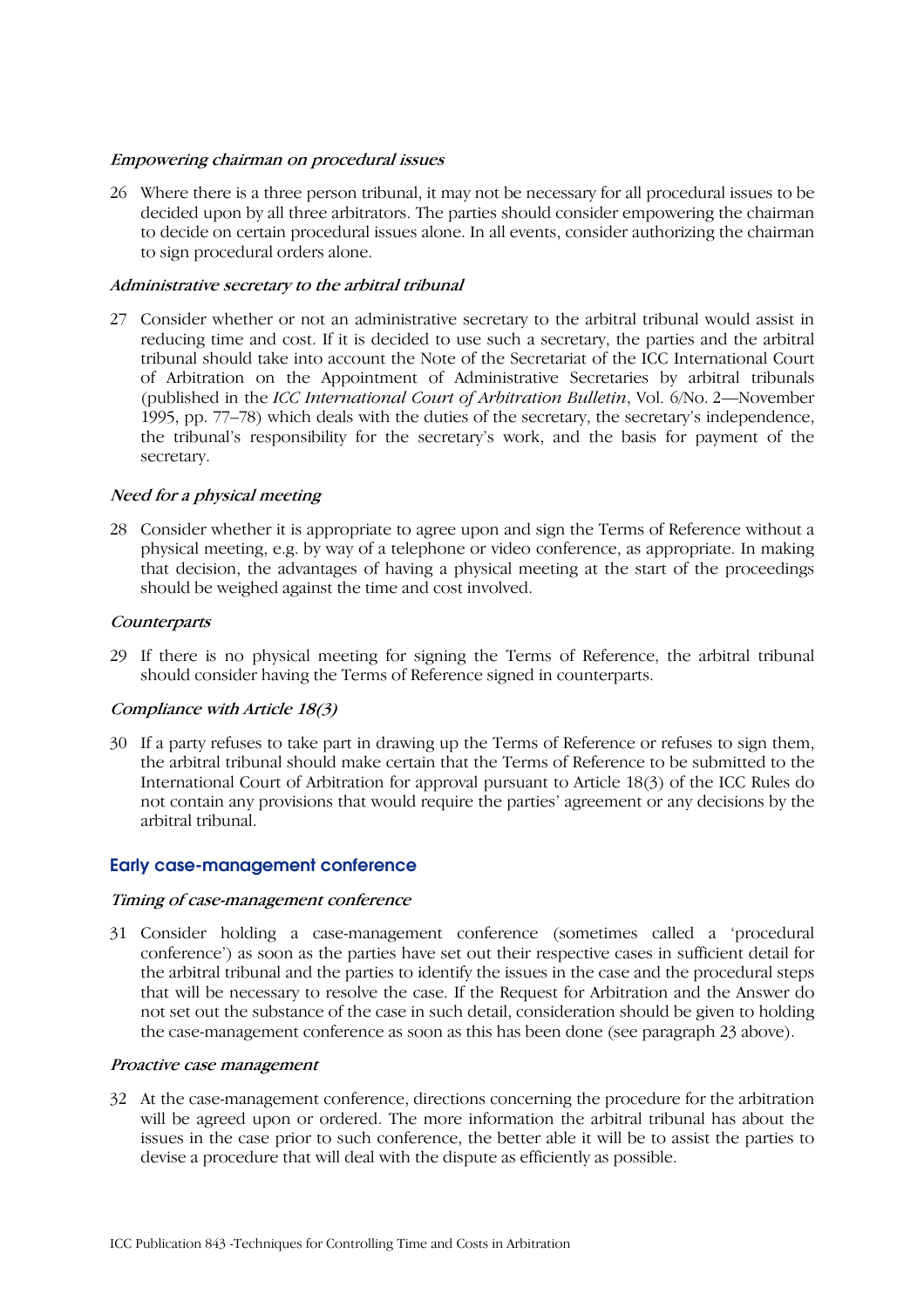For example, a tribunal that has made itself familiar with the details of the case from the outset can be proactive and give appropriate, tailor-made suggestions as to the issues to be addressed in documentary and witness evidence, the areas on which it will be assisted by expert evidence, and the extent to which disclosure of documents by the parties is needed in order to address the issues in dispute. The techniques set out in this document can be used by the arbitral tribunal and the parties at the case-management conference to assist in arriving at the most appropriate procedures (see section entitled 'Subsequent procedure for the arbitration' below). A provisional timetable with the shortest times that are realistic should be established.

33 The arbitral tribunal should consider informing the parties that it will proactively manage the procedure throughout the arbitration so as to assist the parties in resolving the dispute as efficiently as possible.

#### Client attendance

34 The parties should consider having a person from within the client's organization attend the case-management conference. Client representatives and witnesses, including any experts, should be kept informed of the input that will be required from them in order to comply with each step in the provisional timetable. The arbitral tribunal may specifically request that client representatives attend this conference.

### Timetable for the proceedings

#### Compliance with the provisional timetable

35 The arbitrators and the parties should make all reasonable efforts to comply with the provisional timetable. Extensions and revisions of the timetable should be made only when justified. Any revisions should be promptly communicated to the Court and the parties in accordance with Article 18(4) of the ICC Rules.

#### Need for a hearing

36 Consider whether or not it is necessary for there to be a hearing in order for the arbitral tribunal to decide the case. If it is possible for the arbitral tribunal to decide the case on documents alone, this will save significant costs and time.

#### Fixing the hearing date

37 If a hearing is necessary, then early in the proceedings (ideally at the early case-management conference) consider fixing the date for this hearing. This will reduce the likelihood that the arbitral proceedings will become drawn out and will enable the procedure leading up to the hearing to be adapted to the time available.

#### Pre-hearing conference

38 Consider organizing a conference with the arbitral tribunal, which may be by telephone, to discuss the arrangements for any hearing. At such a pre-hearing conference, held a suitable time before the hearing itself, the parties and the arbitral tribunal can discuss matters such as time allocation, use of transcripts, translation issues, order of witnesses and other practical arrangements that will facilitate the smooth conduct of the hearing. The arbitral tribunal may consider using the occasion of the pre-hearing conference to indicate to the parties the issues on which it would like the parties to focus at the forthcoming hearing.

#### Use of IT

39 The arbitral tribunal should consider discussing with the parties how IT systems can be used during the arbitration. The parties can be referred to the ICC publication Using Technology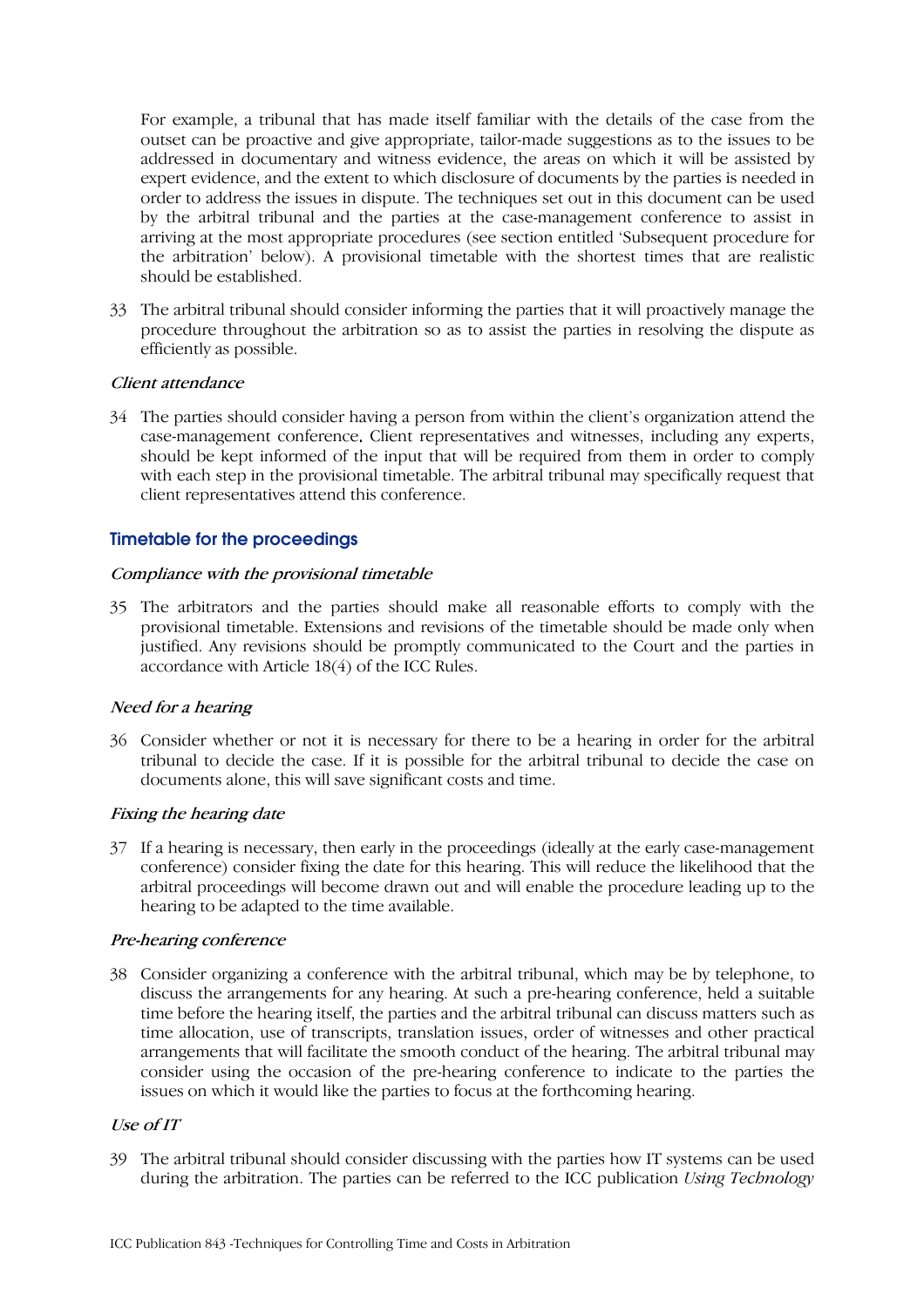to Resolve Business Disputes (2004 Special Supplement of the ICC International Court of Arbitration Bulletin), which contains useful guidance on the use of IT in international arbitration proceedings. The parties can also be offered the use of the online ICC service NetCase, which enables correspondence and documents for the arbitration to be stored and exchanged within a secure online environment hosted by ICC. Consideration can also be given to the use of video and telephone conferences for procedural and other hearings where attendance in person is not essential.

#### Short and realistic time periods

40 In deciding upon the length of the final hearing and the amount of time required for all procedural steps up until that hearing, choose the shortest times that are realistic. Unrealistically short time periods are likely to result in a longer rather than a shorter proceeding, should they need to be re-scheduled.

#### Bifurcation and partial awards

41 The arbitral tribunal should consider bifurcating the proceedings or rendering a partial award when doing so may genuinely be expected to result in a more efficient resolution of the case.

#### Briefing everyone involved in the case

42 As soon as the proceedings are started, parties should give thought to the input that will be needed in order to comply with each step in the anticipated timetable. Once the timetable is set, the parties should consider precisely what input is needed in order to meet the timetable. It will be useful for all relevant personnel to be briefed accordingly (e.g. management within the client organization, witnesses, internal and external lawyers, experts, etc.). This will greatly assist in enabling everyone to reserve the time they need to provide input at the relevant point in the procedure and will assist in enabling each party to adhere to deadlines set in the timetable.

#### **Settlement**

#### Arbitral tribunal's role in promoting settlement

43 The arbitral tribunal should consider informing the parties that they are free to settle all or part of the dispute at any time during the course of the ongoing arbitration, either through direct negotiations or through any form of ADR proceedings. For example, ADR proceedings can be conducted under the ICC ADR Rules, further information on which can be found in the article of Peter Wolrich entitled 'ICC ADR Rules: The Latest Addition to ICC's Dispute Resolution Services' (in ADR—International Applications, 2001 Special Supplement of the ICC International Court of Arbitration Bulletin). The parties may also request the arbitral tribunal to suspend the arbitration proceedings for a specific period of time while settlement discussions take place.

#### SUBSEQUENT PROCEDURE FOR THE ARBITRATION

#### **Introduction**

44 The paragraphs that follow give guidance on the points to be discussed by the parties and the arbitral tribunal when establishing procedural directions for the arbitration. They provide suggestions that may assist in reducing the cost and duration of the proceedings.

#### Written submissions

45 Written submissions come in different forms and are given different names. They include the Request for Arbitration and Answer, statements of case and defence, memorials or other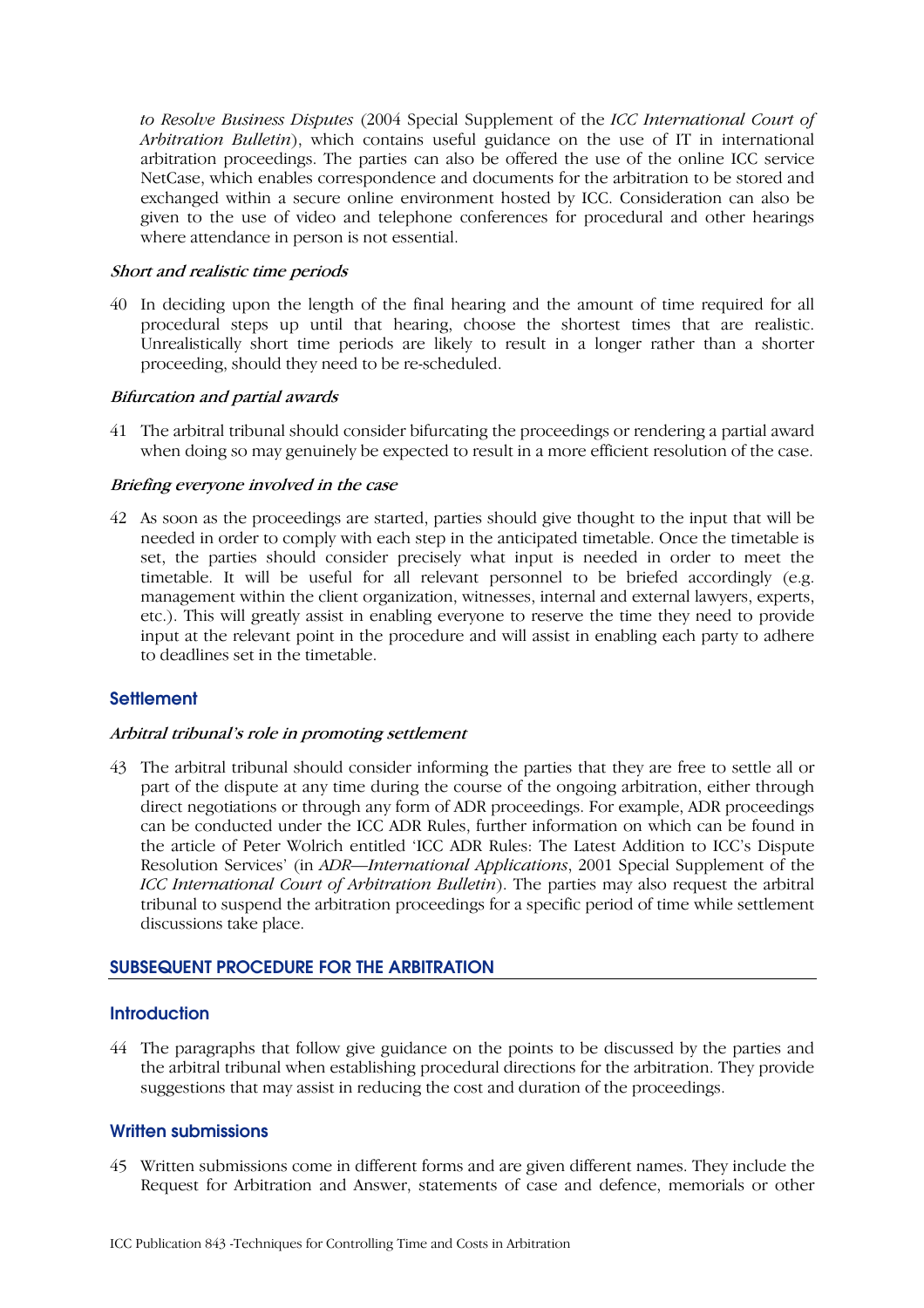written arguments, and opening and closing written submissions. These comments apply to written submissions generally.

#### Setting out the case in full early in the proceedings

46 If the parties set out their cases in full early in the proceedings, this will enable the parties and the arbitral tribunal to understand the key issues at an early stage and adopt procedures to address them in its procedural orders (see paragraphs 17, 22–23 and 31 above). It will help ensure that the procedure used during the case is efficient and that time and costs are not spent on matters that turn out to be of no direct relevance to the issues that need to be determined.

#### Avoiding repetition

47 Avoid unnecessary repetition of arguments. Once a party has set out its position in full, it should not be necessary to repeat the arguments at later stages (for example, in pre-hearing memorials, oral submissions and post-hearing memorials), and the arbitral tribunal may direct that there be no such repetition.

#### Sequential or simultaneous delivery

48 Consider whether it is more effective for written submissions to be sequential or simultaneous. Whilst simultaneous submissions enable both parties to inform each other of their cases at the same time (and this may make things quicker), it can also result in inefficiency if the parties raise different issues in their submissions and extensive reply submissions are required.

#### Specifying form and content

49 Consider specifying the form and content of written submissions. For example, clarify whether the first round of written submissions should or should not be accompanied by witness statements and/or expert reports.

#### Limiting the length of submissions

50 Consider agreeing on limiting the length of specific submissions. This can help focus the parties on the key issues to be addressed and is likely to save time and cost.

#### Limiting the number of submissions

51 Consider limiting the number of rounds of submissions. This may help to avoid repetition and encourage the parties to present all key issues in their first submissions.

#### Documentary evidence

#### Organization of documents

52 From the outset of the case the parties should consider using a coherent system for numbering or otherwise identifying documents produced in the case. This process can start with the Request for Arbitration and the Answer, and a system for the remainder of the arbitration can be established with the arbitral tribunal at the time of the case-management conference.

#### Producing documents on which the parties rely

53 The parties will normally each produce the documents upon which they intend to rely. Each party should consider avoiding requests for production of documents from another party unless such production is relevant and material to the outcome of the case. When the parties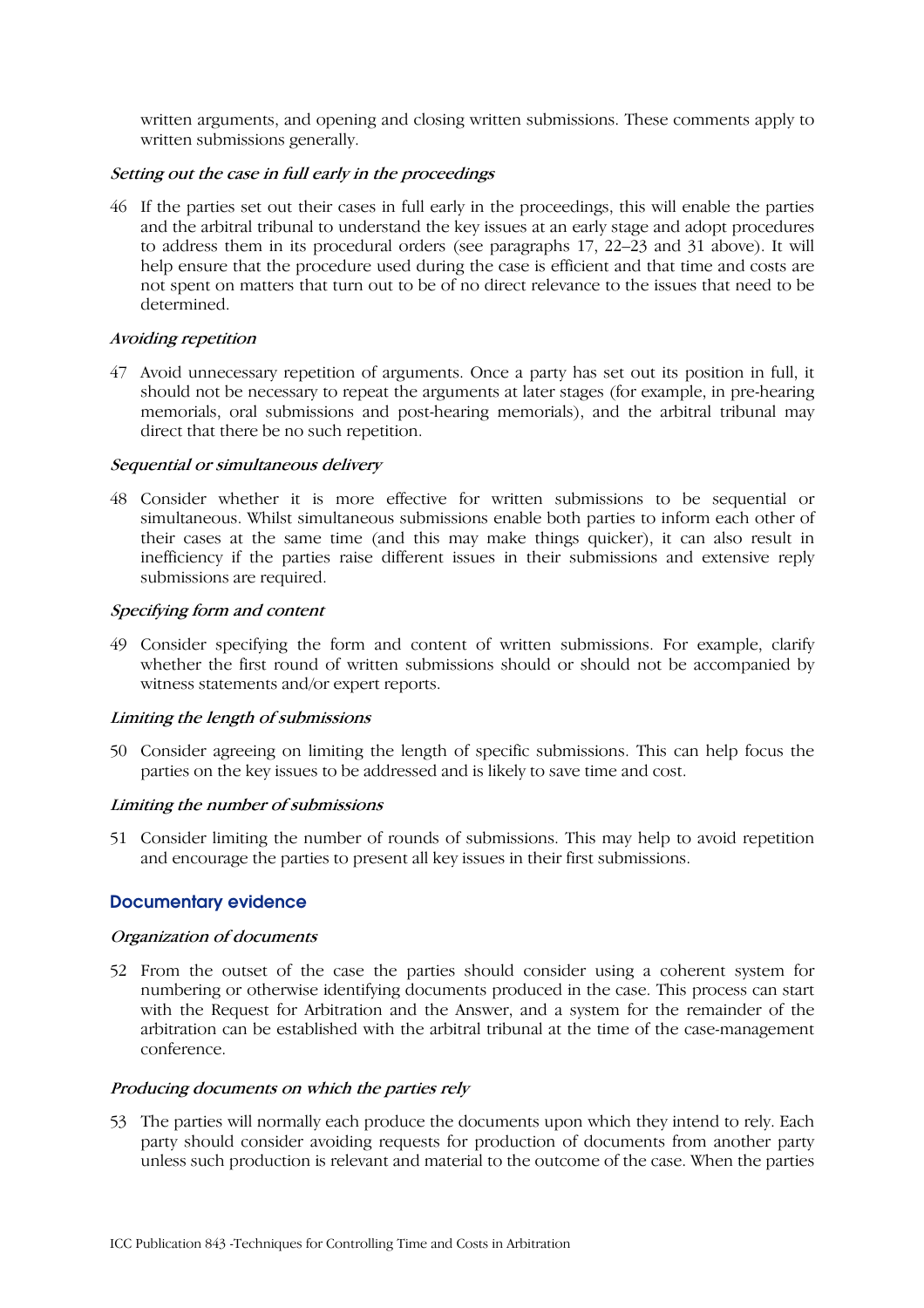have agreed upon non-controversial facts, no documentary evidence should be needed to prove those facts.

### Establishing procedure for requests for production

54 When there are to be requests for the production of documents, the parties and the arbitral tribunal should consider establishing a clear and efficient procedure for the submission and exchange of documents. In that regard, they could consider referring to Article 3 of the IBA Rules on the Taking of Evidence in International Commercial Arbitration for guidance. In addition, the parties and the arbitral tribunal should consider establishing an appropriate time frame for the production of documents. In most situations, this is likely to be after the parties have set out their cases in full for the first time.

#### Managing requests for production efficiently

- 55 Time and costs associated with requests for production of documents, if any, can further be reduced by agreeing upon one or more of the following:
	- Limiting the number of requests;<br>• I limiting requests to the product
	- Limiting requests to the production of documents (whether in paper or electronic form) that are relevant and material to the outcome of the case;
	- Establishing reasonable time limits for the production of documents;
	- Using the Schedule of Document Production devised by Alan Redfern and often referred to as the Redfern Schedule, in the form of a chart containing the following four columns:

First Column: identification of the document(s) or categories of documents that have been requested;

Second Column: short description of the reasons for each request;

 Third Column: summary of the objections by the other party to the production of the document(s) or categories of documents requested; and

Fourth Column: left blank for the decision of the arbitral tribunal on each request.

#### Avoiding duplication

56 It is common for each of the parties to produce copies of the same documents appended to their statements of case, witness statements or other written submissions. Avoiding duplication where possible will save costs.

#### Selection of documents to be provided to the arbitral tribunal

57 It is wasteful to provide the arbitrators with documents that are not material to their determination of the case. In particular, it will not usually be appropriate to send to the arbitral tribunal all documents produced pursuant to production requests. This not only generates unnecessary costs, but also makes it harder for the arbitral tribunal to prepare efficiently.

#### Minimizing creation of hard copies

58 Consider minimizing the volume of hard copy paper that needs to be produced. Exchanging documents in electronic form can reduce costs (see the ICC publication Using Technology to Resolve Business Disputes referred to in paragraph 39 above (2004 Special Supplement of the ICC International Court of Arbitration Bulletin)).

#### Translations

59 Try to agree how translations of any documents are to be dealt with. Minimizing the need for certified translations will reduce costs. Such certified translations may only be required where translation issues emerge from unofficial translations.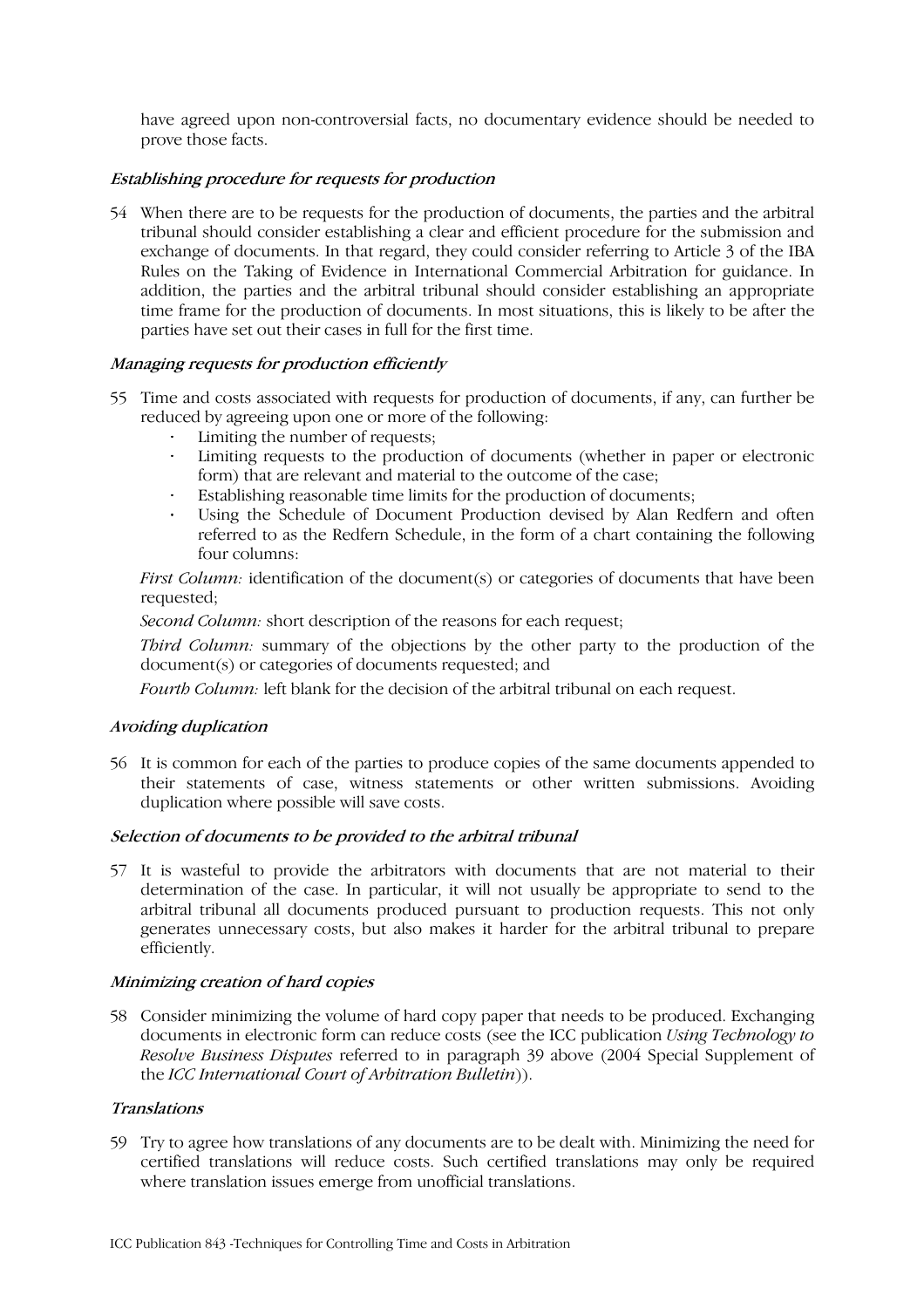#### Authenticity of documents

60 Consider providing that documents produced by the parties are deemed to be authentic unless and until such authenticity is challenged by another party.

### **Correspondence**

#### Correspondence between counsel

61 Avoid unnecessary correspondence between counsel. The arbitral tribunal may consider informing the parties that the persistent use of such correspondence may be viewed as unreasonable conduct and be a factor taken into consideration by the arbitral tribunal in the exercise of its discretion on costs (see paragraph 85 below).

#### Sending correspondence to the arbitral tribunal

62 Avoid sending correspondence between counsel to the arbitral tribunal unless a decision of the arbitral tribunal is required. Any such correspondence that is addressed to the arbitral tribunal should be copied to the Secretariat in accordance with Article 3(1) of the ICC Rules.

#### Witness statements

#### Limiting the number of witnesses

63 Every witness adds to the costs, both when a witness statement is prepared and considered and when the witness attends to give oral evidence. Costs can be saved by limiting the number of witnesses to those whose evidence is required on key issues. The arbitral tribunal may assist in identifying those issues on which witness evidence is required and focusing the evidence from witnesses on those issues. This whole process will be facilitated if the parties can reach agreement on non-controversial facts that do not need to be addressed by witness evidence.

#### Minimizing the number of rounds of witness statements

64 If there are to be witness statements, consider the timing for the exchange of such statements so as to minimize the number of rounds of statements that are required. For example, consider whether it is preferable for witness statements to be exchanged after all documents on which the parties wish to rely have been produced, so that the witnesses can comment on those documents in a single statement.

## Expert evidence

#### Presumption that expert evidence not required

65 It is helpful to start with a presumption that expert evidence will not be required. Depart from this presumption only if expert evidence is needed in order to inform the arbitral tribunal on key issues in dispute.

#### ICC International Centre for Expertise

66 If either the parties or the arbitral tribunal require assistance in identifying an expert witness, recourse can be had to the ICC International Centre for Expertise pursuant to the ICC Rules for Expertise. Where an ICC tribunal seeks a proposal from the Centre in respect of a tribunal-appointed expert, the services of the Centre are available at no cost. Further information regarding the operation of the ICC Rules for Expertise and the services of the Centre can be found in the 'Guide to ICC Expertise', produced by the Task Force on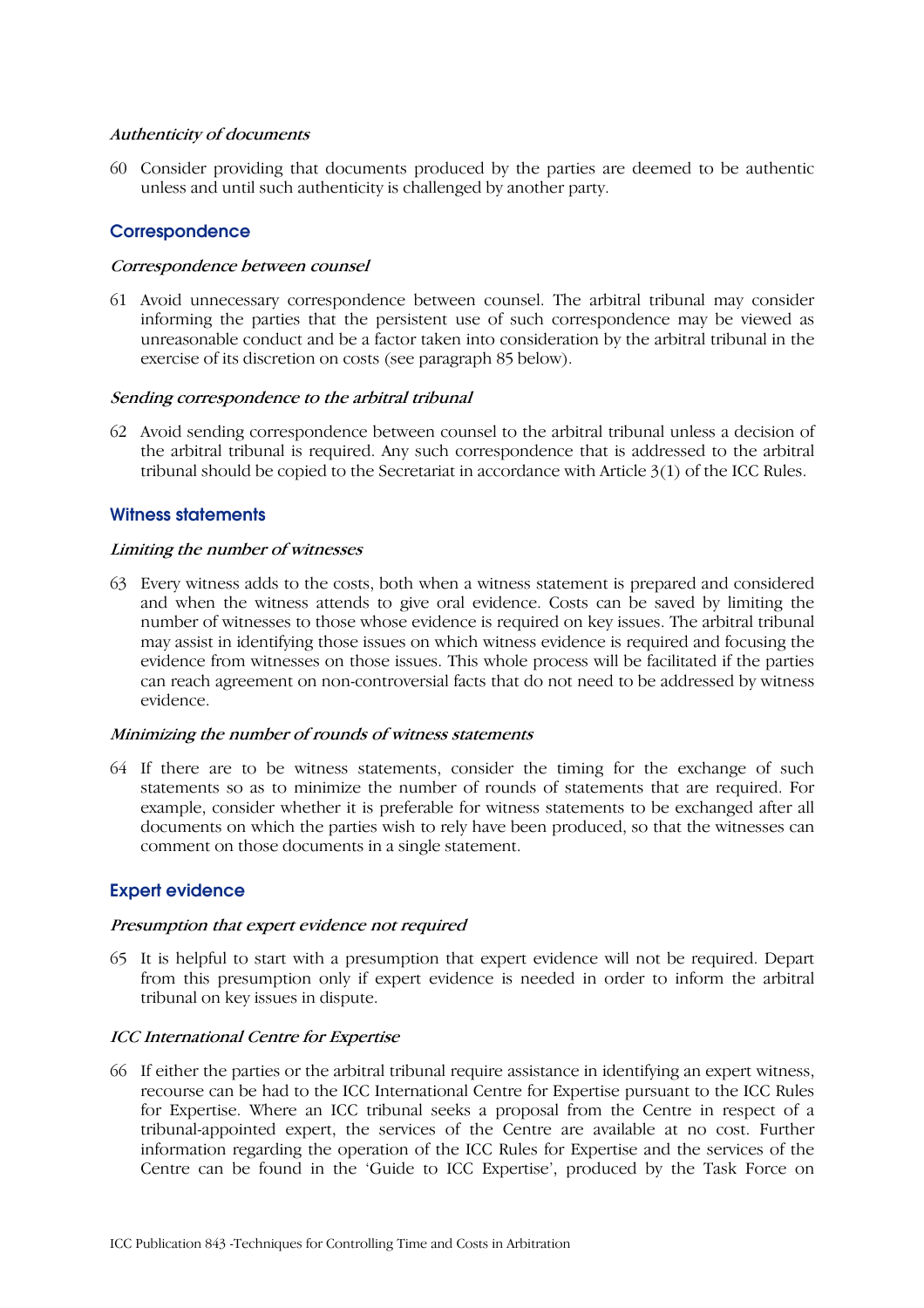Guidelines for ICC Expertise Proceedings, chaired by Hilmar Raeschke-Kessler (published in the ICC International Court of Arbitration Bulletin, Vol. 16/No. 1—Spring 2005, pp. 19–31).

#### Clarity regarding the subject matter and scope of reports

67 It is essential for there to be clarity at an early stage (by agreement, if possible) over the subject matter and scope of any expert evidence to be produced. This will ensure that experts with the same subject-matter expertise are appointed by both parties and that they address the same issues.

#### Number of experts

68 Other than in exceptional circumstances, it should not be necessary for there to be more than one expert per party for any particular area of expertise.

#### Number of reports

69 Consider agreeing on a limit to the number of rounds of expert reports and consider whether simultaneous or sequential exchange will be more efficient.

#### Meetings of experts

70 Experts will often be able to narrow the issues in dispute if they can meet and discuss their views after they have exchanged reports. Consideration should therefore be given to providing that experts shall take steps to agree issues in advance of any hearing at which their evidence is to be presented. Time and cost can be saved if the experts draw up a list recording the issues on which they have agreed and those on which they disagree.

#### Use of single expert

71 Consider whether a single expert appointed either by the arbitral tribunal or jointly by the parties might be more efficient than experts appointed by each party. A single tribunalappointed expert may be more efficient in some circumstances. An expert appointed by the arbitral tribunal or jointly by the parties should be given a clear brief and the expert's report should be required by a specified date consistent with the timetable for the arbitration.

## **Hearings**

#### Minimizing the length and number of hearings

72 Hearings are expensive and time-consuming. If the length and number of hearings requiring the physical attendance of the arbitral tribunal and the parties are minimized, this will significantly reduce the time and cost of the proceedings.

#### Choosing the best location for hearings

73 Pursuant to Article 14(2) of the ICC Rules, hearings do not need to be held at the place of arbitration. The arbitral tribunal and the parties can select the most efficient place to hold hearings. In some cases, it may be more cost-effective to hold hearings at a location that, for example, is convenient to the majority of the witnesses due to give evidence at that hearing.

#### Telephone and video conferencing

74 For procedural hearings in particular, consider the use of telephone and video conferencing, where appropriate. Also, consider whether certain witnesses can give evidence by video link, so as to avoid the need to travel to an evidentiary hearing.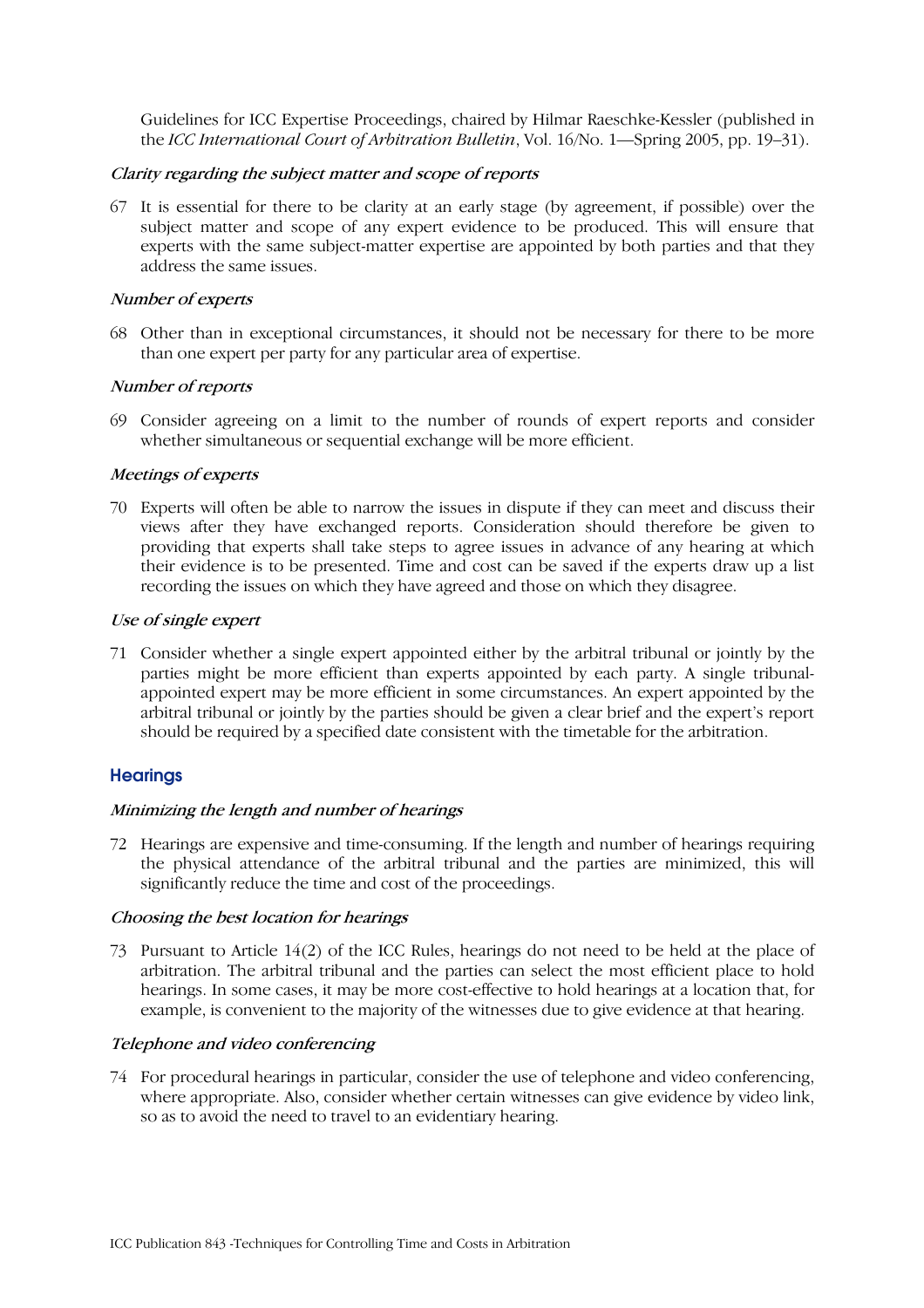#### Providing submissions in good time

75 The arbitral tribunal should be provided with all necessary submissions (e.g. pre-hearing briefs, if any) sufficiently in advance of any hearing, so as to enable it to read, prepare and become fully informed as to the issues to be addressed.

#### Cut-off date for evidence

76 Consider fixing a cut-off date in advance of any evidentiary hearing, after which no new documentary evidence will be admitted unless a compelling reason is shown.

#### Identifying core documents

77 Consider providing the arbitral tribunal, in advance of any hearing, with a list of the documents it needs to read in preparation for the hearing. Where appropriate, this can be done by preparing and delivering to the arbitral tribunal a bundle of 'core' documents on which the parties rely.

#### Agenda and timetable

78 Consider agreeing on an agenda and timetable for all hearings, with an equitable division of time for each party. Consider the use of a chess clock to monitor the fair allocation of time.

#### Avoiding repetition

79 Consideration should be given to whether it is necessary to repeat pre-hearing written submissions in opening oral statements. This is sometimes done because of concern that the arbitral tribunal will not have read or digested the written submissions. If the arbitral tribunal has been provided with the documents it needs to read in advance of the hearing and has prepared properly, this will not be necessary.

#### Need for witnesses to appear

80 Prior to any hearing, consider whether all witnesses need to give oral evidence. This is a matter on which counsel for the parties can confer and seek to reach agreement.

#### Use of written statements as direct evidence

81 Witness statements are commonly used as direct evidence at a hearing. Cost and time can be saved by limiting or avoiding direct examination of witnesses.

#### Witness conferencing

82 Witness conferencing is a technique in which two or more fact or expert witnesses presented by one or more parties are questioned together on particular topics by the arbitral tribunal and possibly by counsel. Consider whether this technique is appropriate for the arbitration at hand.

#### Limiting cross-examination

83 If there is to be cross-examination of witnesses, the arbitral tribunal, after hearing the parties, should consider limiting the time available to each party for such cross-examination.

#### Closing submissions

84 Consider whether post-hearing submissions can be avoided in order to save time and cost. If post-hearing submissions are required, consider providing for either oral or written closing submissions. The use of both will result in additional time and cost. In order to give focus,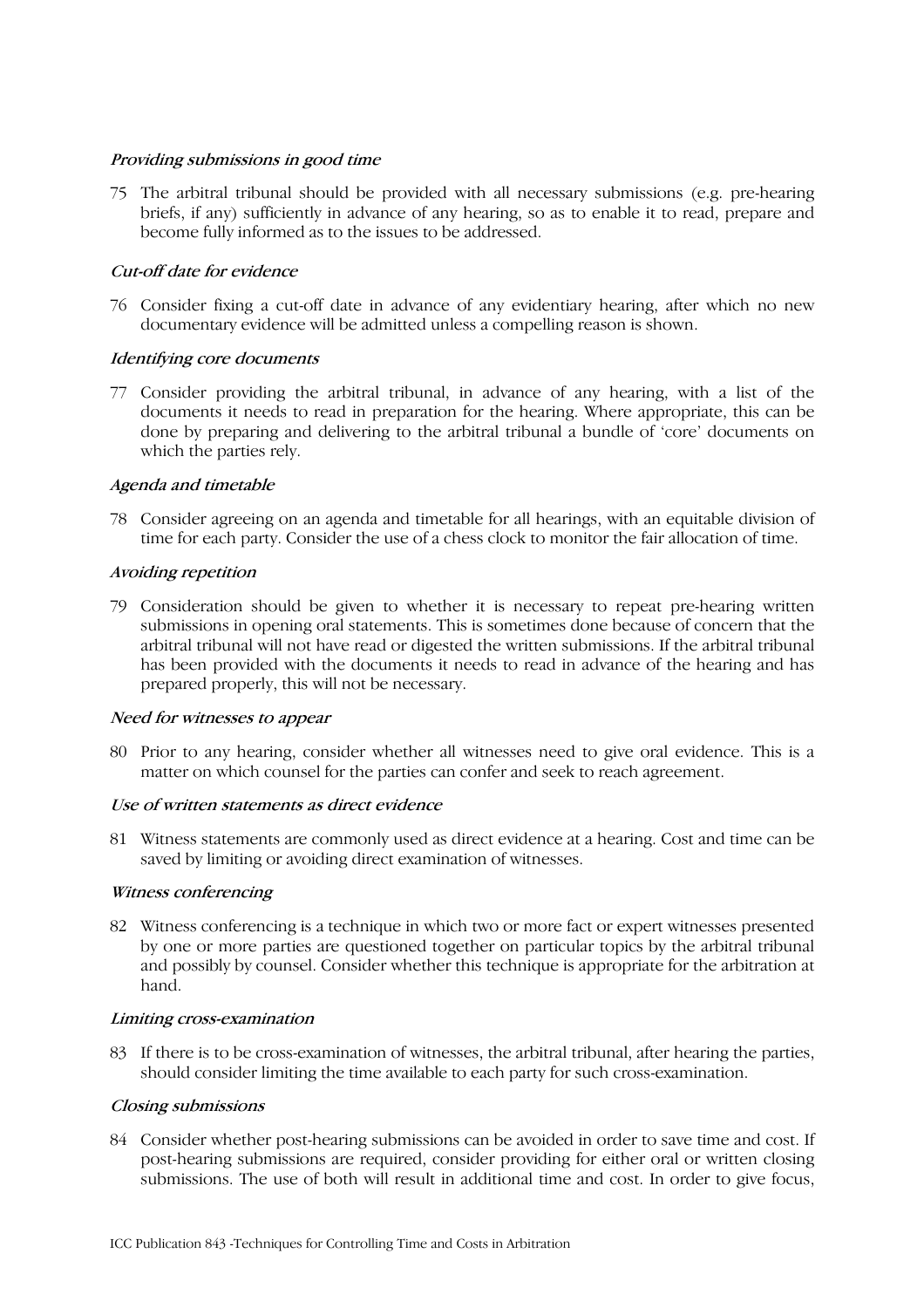the arbitral tribunal should consider providing counsel with a list of questions or issues to be addressed by the parties in the closing submissions. Any written submissions should be provided by an agreed date as soon as reasonable following the hearing.

## **Costs**

#### Using allocation of costs to encourage efficient conduct of the proceedings

85 The allocation of costs can provide a useful tool to encourage efficient behaviour and discourage unreasonable behaviour. The arbitral tribunal has discretion to award costs in such a manner as it considers appropriate. It may be helpful to specify at the outset of the proceedings that in exercising its discretion in allocating costs the arbitral tribunal will take into account any unreasonable behaviour by a party. Unreasonable behaviour could include: excessive document requests, excessive legal argument, excessive cross-examination, dilatory tactics, exaggerated claims, failure to comply with procedural orders, unjustified interim applications, unjustified failure to comply with the procedural calendar, etc.

#### Deliberations and awards

86 Before closing the proceedings, the arbitral tribunal should ensure that time has been reserved in each of the arbitrators' diaries for prompt deliberation thereafter. The arbitral tribunal should promptly comply with Article 22(2) of the ICC Rules and indicate to the Secretariat an approximate date by which it will submit the draft award to the International Court of Arbitration. The arbitral tribunal shall use its best efforts to submit the draft award as quickly as possible. Further guidance on drafting awards can be found in the article 'Drafting Awards in ICC Arbitrations' by Humphrey LLoyd, Marco Darmon, Jean-Pierre Ancel, Lord Dervaird, Christoph Liebscher and Herman Verbist (published in the ICC International Court of Arbitration Bulletin, Vol. 16/No. 2—2005, pp. 19–40).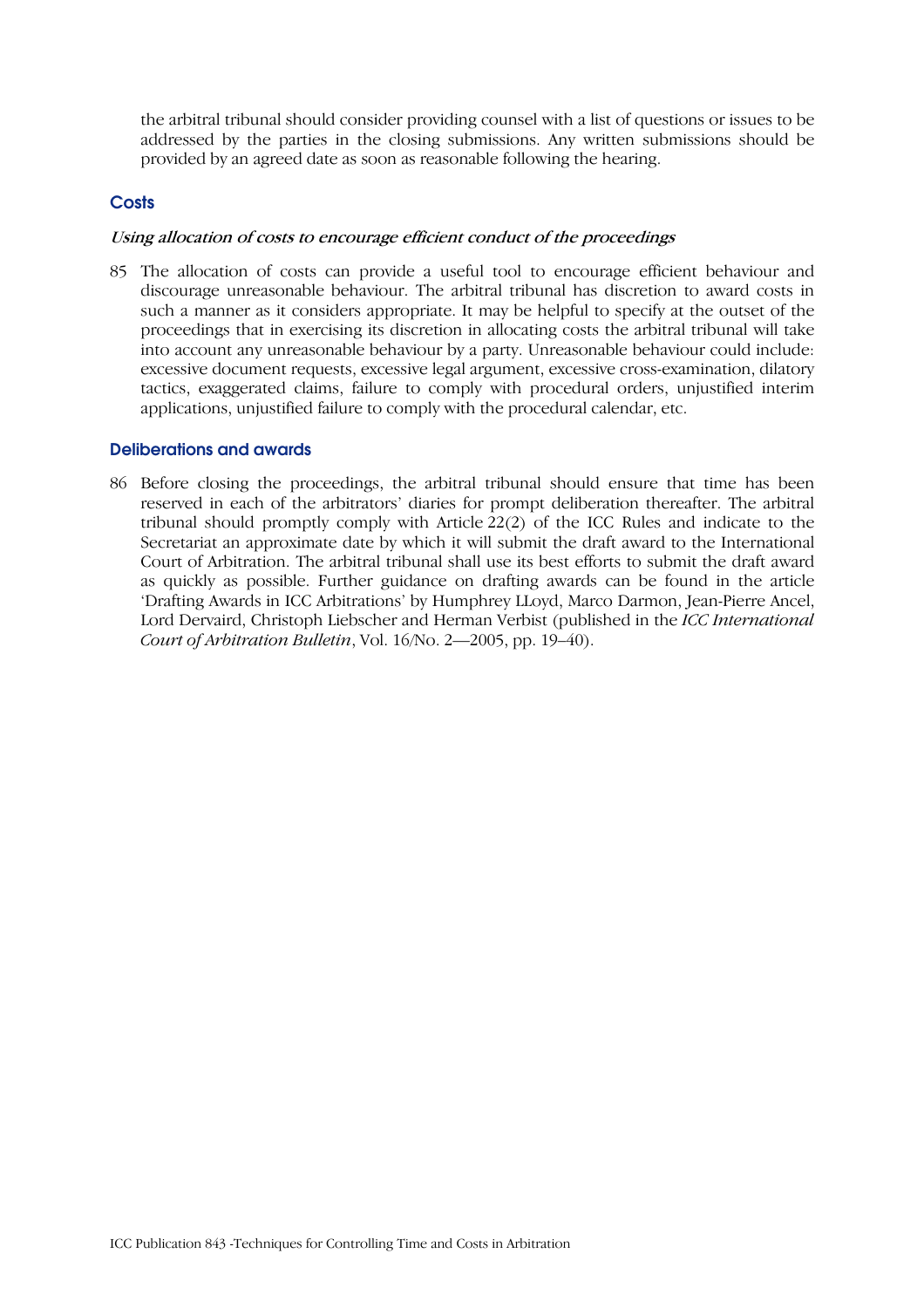#### Acknowledgement

Those who participated in the **Task Force on Reducing Time and Costs in Arbitration**, created by the ICC Commission on Arbitration, were as follows:

Peter Wolrich (USA), Chair of the ICC Commission on Arbitration

Yves Derains (France) & Christopher Newmark (United Kingdom), Co-Chairs of the Task Force

Katherine González Arrocha & Lara Hammoud, Secretaries to the ICC Commission on Arbitration

Task Force members by national committee:

#### **Argentina** Sergio Le Pera

**Australia**

Patrick George Michael Polkinghorne

#### **Austria**

Christian Dorda Günther J. Horvath Christoph Liebscher Alexander Petsche Andreas Reiner Herfried Wöss Gerold Zeiler

#### **Bahrain**

Zeenat A. Rahman Al Mansoori Rashid A.R. Ebrahim Elham Ali Hassan V.K. Thomas

#### **Belgium**

Luc Demeyere Bernard Hanotiau Didier Matray Marcel Storme

#### **Brazil**

Luiz Claudio Corrêa da Costa de Aboim Júlia Dinamarco Gustavo Fernandes de Andrade Octavio Fragata Martins De Barros Suzana Medeiros Teresa Cristina Pantoja

#### **Canada**

Peter Aeberli Julie Bedard Gerald Ghikas Colin K. Irving James E. Redmond David P. Roney

#### **Colombia**

Luis Alfredo Barragan Arango Rafael Bernal Gutierrez Juan Pablo Cardenas Mejia Jorge Cubides Camacho Nicolás Gamboa Morales Fernando Mantilla Serrano Alvaro Mendoza Ramírez Jorge Suescun Eduardo Zuleta Jaramillo

#### **Dominican Republic**

Fabiola Medina Garnes Luis Miguel Pereyra Manuel Valentin Ramos M. Manuel Ramón Tapia López

**Ecuador** Ramón Jiménez-Carbo

#### **El Salvador**

Ernesto Lima Mena **Finland**

## Marko Hentunen

**France**

Denis Bensaude Lauréanne Delmas Alain Frecon Christine Guerrier Christian Hausmann Marc Henry Detlev Kühner Christine Lecuyer-Thieffry José Rosell

**Georgia** Irakli Mgaloblishvili

#### **Germany**

Jens Bredow Michael Bühler Siegfried H. Elsing Axel Heck Volker Mahnken Rolf A. Trittmann Matthias Weyhreter

#### **India**

Jagdeep Dhankhar Atul Munim E. M. Sudarsana Natchiappan Dharmasinh M. Popat

#### **Ireland**

Peter R. Griffin Klaus Reichert

#### **Islamic Republic of Iran** Hamid G. Gharavi

**Italy** Loretta Malintoppi Mario Nicolella

#### **Malaysia**

Cecil W.M. Abraham K. Shanti Mogan Rajendra Navaratnam Vinayak P. Pradhan

#### **Mexico**

Ignacio Gomez Palacio Roberto Hernandez Garcia Eduardo Magallón Goméz Carlos Jeffrey McCadden Martínez Alejandro Ogarrio Ramirez España Carlos Portilla Robertson Eduardo Siqueiros Twomey

#### **Netherlands**

Pieter Sanders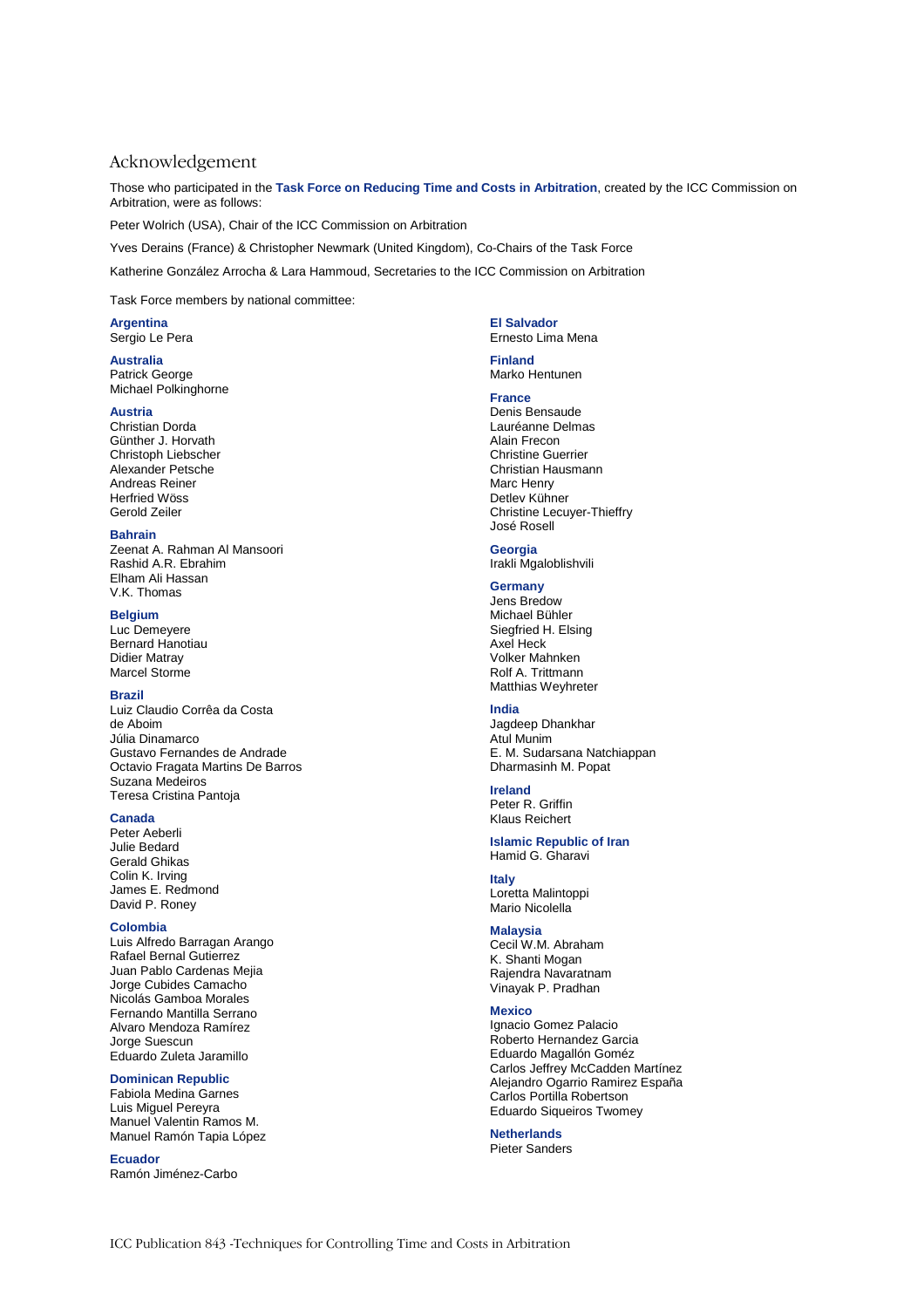#### **Romania** Grigore Florescu

**Slovakia** Pavol Erben

#### **Spain**

David Arias Lozano José Antonio Caínzos Fernández Bernardo M. Cremades Javier Díez-Hochleitner Ramón Mullerat Vicente Simó Santonja

**Sweden** Hans Bagner Karl Johan Dhunér

#### **Switzerland** Christophe Imhoos Bernhard F. Meyer-Hauser

**Syrian Arab Republic** Sadir Al-Kherdaji Nabil N. Antaki

#### **Thailand**

Anan Chantara-Opakorn

#### **United Kingdom**

George Burn Anthony Connerty Laurent Gouiffès J. Martin H. Hunter Gregor Kleinknecht Robert Knutson Humphrey LLoyd Gary Marshall M.J. Mustill Peter Rees Timothy Reid John F. Uff

#### **United States**

Stephen R. Bond Robert Davidson Joel B. Harris Jean E. Kalicki Barton Legum Richard C. Levin Gregory Litt Dana C. MacGrath Carl F. Salans Claudia T. Salomon Benjamin H. Sheppard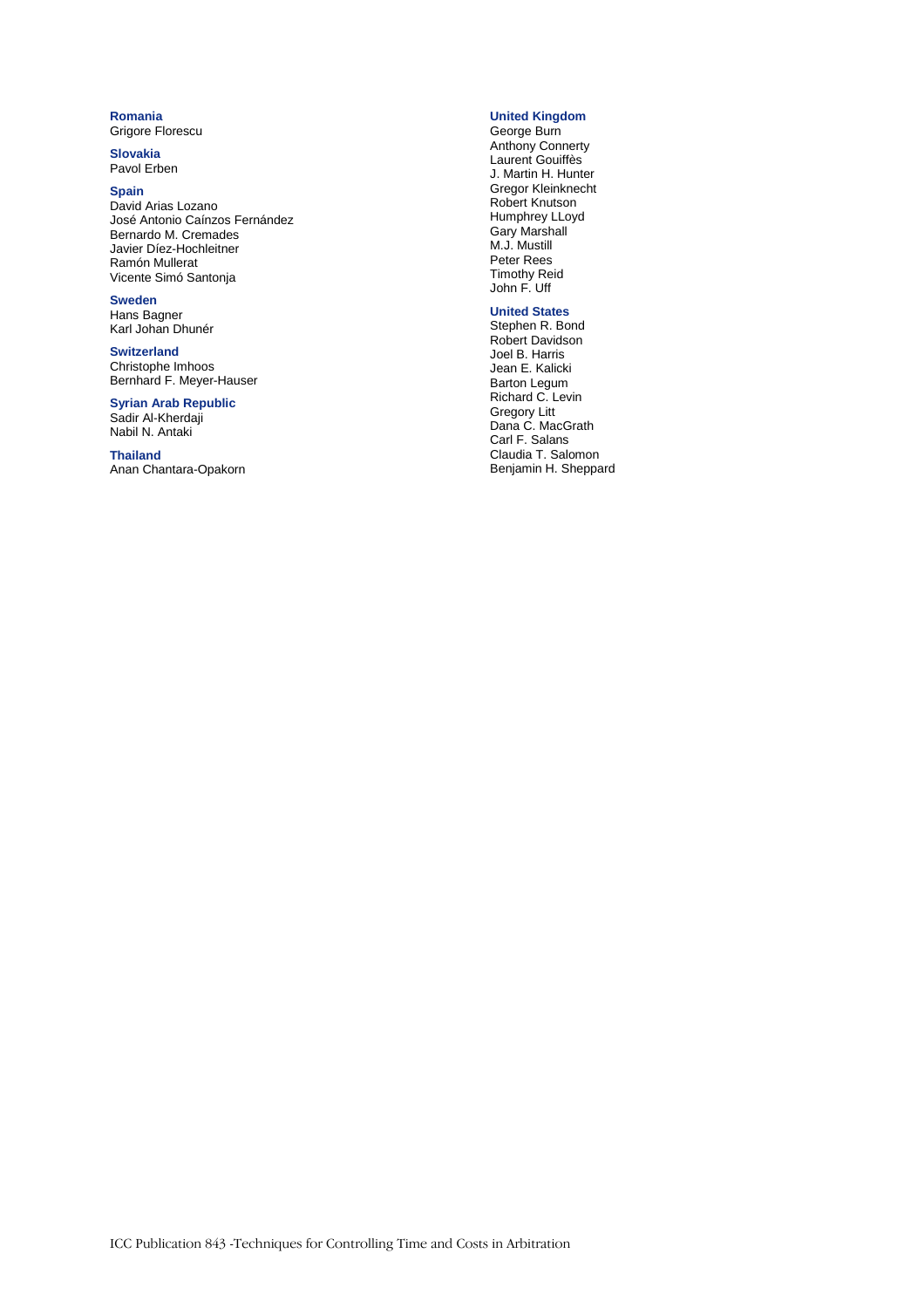#### **THE INTERNATIONAL CHAMBER OF COMMERCE**

ICC is the world business organization, a representative body that speaks with authority on behalf of enterprises from all sectors in every part of the world.

The fundamental mission of ICC is to promote trade and investment across frontiers and help business corporations meet the challenges and opportunities of globalization. Its conviction that trade is a powerful force for peace and prosperity dates from the organization's origins early in the last century. The small group of farsighted business leaders who founded ICC called themselves "merchants of peace".

Because its member companies and associations are themselves engaged in international business, ICC has unrivalled authority in making rules that govern the conduct of business across borders. Although these rules are voluntary, they are observed in countless thousands of transactions every day and have become part of the fabric of international trade.

ICC also provides essential services, foremost among them the ICC International Court of Arbitration, the world's leading arbitral institution. Another service is the World Chambers Federation, ICC's worldwide network of chambers of commerce, fostering interaction and exchange of chamber best practice.

Within a year of the creation of the United Nations, ICC was granted consultative status at the highest level with the UN and its specialized agencies.

Business leaders and experts drawn from ICC's membership establish the business stance on broad issues of trade and investment policy as well as on vital technical and sectoral subjects. These include financial services, information technologies, telecommunications, marketing ethics, the environment, transportation, competition law and intellectual property, among others.

ICC was founded in 1919. Today it groups thousands of member companies and associations from over 130 countries. National committees work with their members to address the concerns of business in their countries and convey to their governments the business views formulated by ICC.

#### www.iccwbo.org